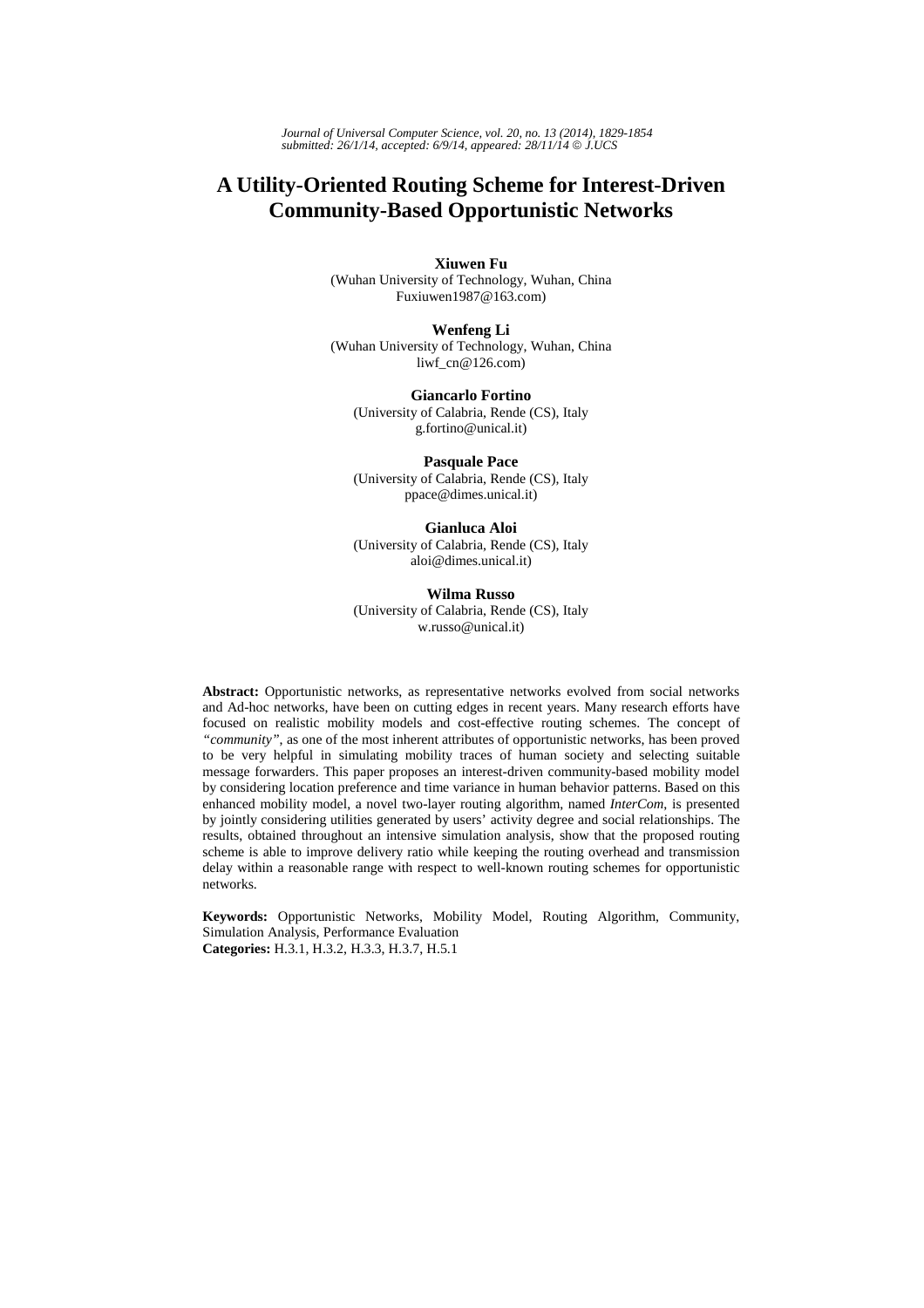# **1 Introduction**

In the context of Mobile Ad-hoc Networks (MANETs) that in recent years have evolved towards a social perspective, there is always an assumption: nodes are wellconnected and capable of organizing themselves arbitrarily most of the time [Han, 12]. In addition, an end-to-end path between the source and the destination is always expected to exist in the network. Despite the fact that MANETs present promising results in the network environment with high density (e.g. conference environment), their performance are far from satisfactory in sparse settings where an end-to-end connected path rarely or never exists [Daly, 07]. For this reason, opportunistic networks as an evolutionary version of MANETs, are well researched. Unlike in MANETs, in opportunistic networks the operating mechanism of message forwarding is to let nodes with messages (to be forwarded) wait for an appropriate forwarding opportunity rather than deliver messages through a pre-computed path. To this end, mobility is seen as a resource to bridge disconnections, rather than a problem to deal with. According to the *store-ferry-forward* paradigm, nodes opportunistically exploit any contact with other peers to exchange messages, if such peers are deemed good candidates to bring such messages closer to the appropriate destinations.

Since opportunistic networking often deals with network of mobile handheld devices, it is easy to understand how these networks have many features in common with the social activities of human beings [Costa, 08]. Community as one of the most inherent and natural social features is also represented clearly in the operating process of opportunistic networks. In sociology, community is usually defined as a group of interacting people living in a common location (e.g. home, hospital, restaurant, mall, sky resort, beach, park, etc.). Community ecologists and sociologists study the interactions between species/people in communities at several spatial and temporal scales [Rhee, 11]. It has been shown that a member of a given community is more likely to interact with another member of the same community than with a randomly chosen member of the population [Musolesi, 06]. Therefore, community naturally reflects social relations among people. Since social relations and behaviors among mobile users are usually long-term characteristics and less volatile than node mobility, it is worth observing that the knowledge of the community of mobile users allows making better forwarding decisions.

According to this modern vision, the current research about community-based opportunistic networks mainly focuses on two aspects: 1) community-based mobility model; 2) community-based routing protocol.

Regarding the mobility model, even though there already exist many mobility models to simulate the human traces, their definition is based on the assumption that the users' mobility is driven by the social relationships among users. Despite the fact that social relationships can be conceived as an influential factor to affect the users' behavior, it is not the only factor influencing human mobility behavior. Users also could visit communities with less social connection due to their functional demand. This is the case, e.g. when citizens want to have dinner outside, it is highly possible that they visit communities connected to restaurants even though they do not have friends belonging to that community. Based on this simple consideration, we propose an *interest-driven community-based (InterCom) mobility model*. In the proposed model, the movement of users is affected by social relationships and by their own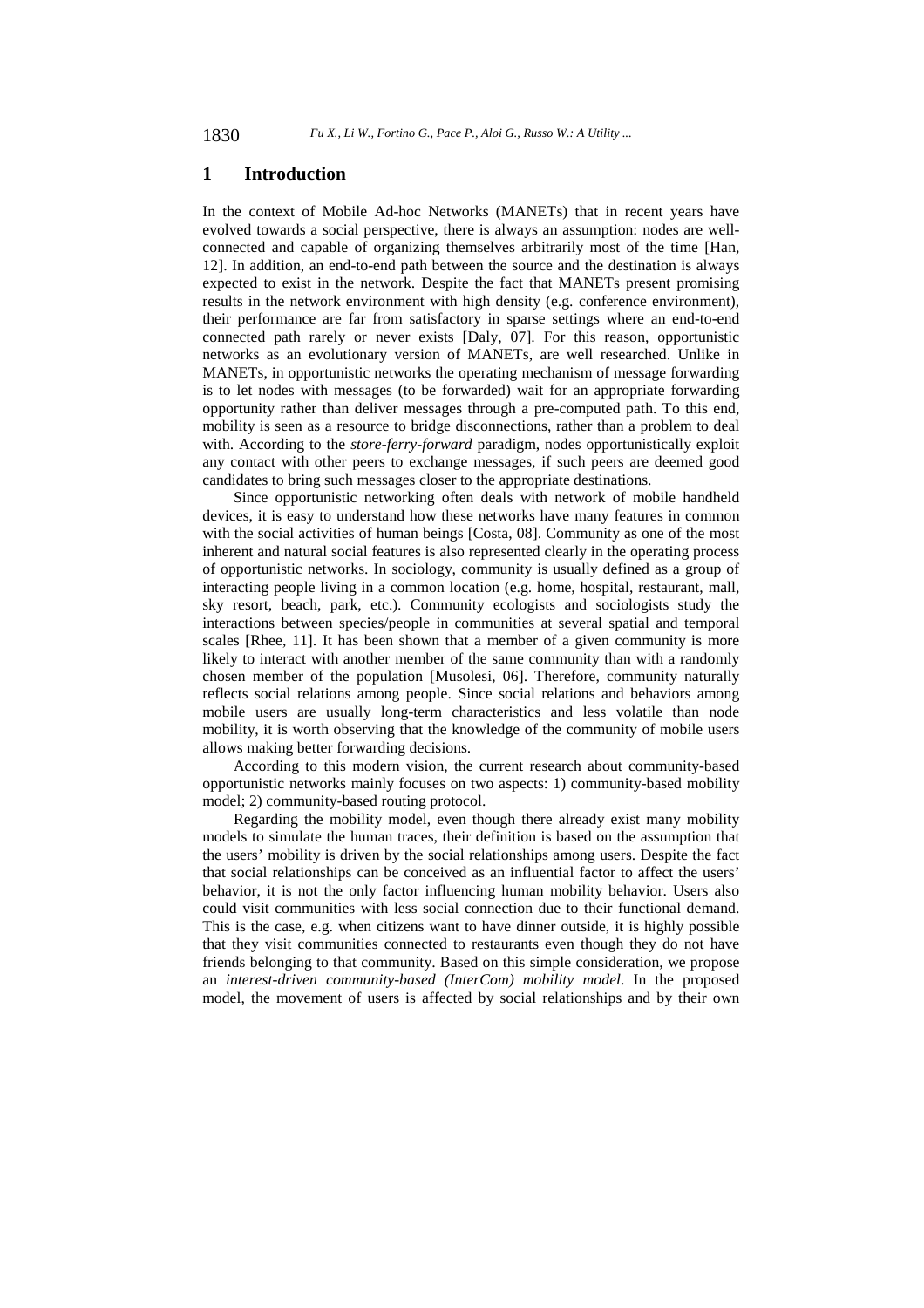interests. The model allows users to have higher probability to visit the communities with intimate social ties and maintain a certain level of probability to visit functional communities due to their own interest-based demand. Besides that, aiming to make the proposed model close enough to the reality, we introduce the time and speed variance feature into the model by enhancing existing mobility models. We define time periods in which the nodes move differently to introduce periodical behavior and associate the moving speed of the users to the current interest-driven behavior they perform. To the best of our knowledge, this is the first mobility model that is driven by interests and social relationships and also considers patterns of time and speed variance. Based on the InterCom mobility model, we present a utility-oriented routing protocol named InterCom routing protocol. The idea behind the InterCom routing protocol is that each node exploits two different utility functions for intra-community and inter-community routing.

Experimental results show that InterCom can achieve important global performances and a significant tradeoff between data delivery ratio and resource consumption in opportunistic networks.

The proposed mobility model and routing scheme have been partially introduced in [Fu, 13]. With respect to such preliminary paper, many aspects have been revised and extended: *(i)* the concept of "interest-driven" is introduced into the mobility model; *(ii)* the double-layered routing scheme has been completely re-designed and tested throughout intensive simulation campaigns.

The rest of this paper is structured as follows. We first discuss the related work in Section 2, and then we describe a novel mobility model well-suited for opportunistic networks in Section 3. In Section 4, we propose the InterCom routing protocol whilst its performance evaluation, in terms of the main network performance indices, is carried out in Section 5. Section 6 discusses some issues and looks into future work. Finally, we conclude the paper with a brief summary of contributions.

# **2 Related Work**

#### **2.1 Mobility Models**

Many mobility models have been presented to analyze protocols and algorithms for opportunistic networks. A comprehensive review of the most popular mobility models can be found in [Mota, 14].

Mobility models attempt to realistically represent the behaviors of mobile hosts without the use of traces. The most widely use of such models is based on random individual movement; the simplest one is the RW (Random Walk) mobility model that is used to represent pure random movements of the entities of a system [McGuire, 05]. A slight enhancement of RW is the RWP (Random Way-Point) mobility model [Gowrishankar, 07], in which pauses are introduced between changes in direction or speed.

Mobile devices are commonly carried by humans, so the movement of such devices is necessarily based on human decisions and socialization behaviors. Community, as a significant characteristic observed from social behavior, has been proved much helpful in building a realistic mobility model with wide suitability. CMM (Community-based Mobility Model) presented by Musolesi et al. [Musolesi, 06]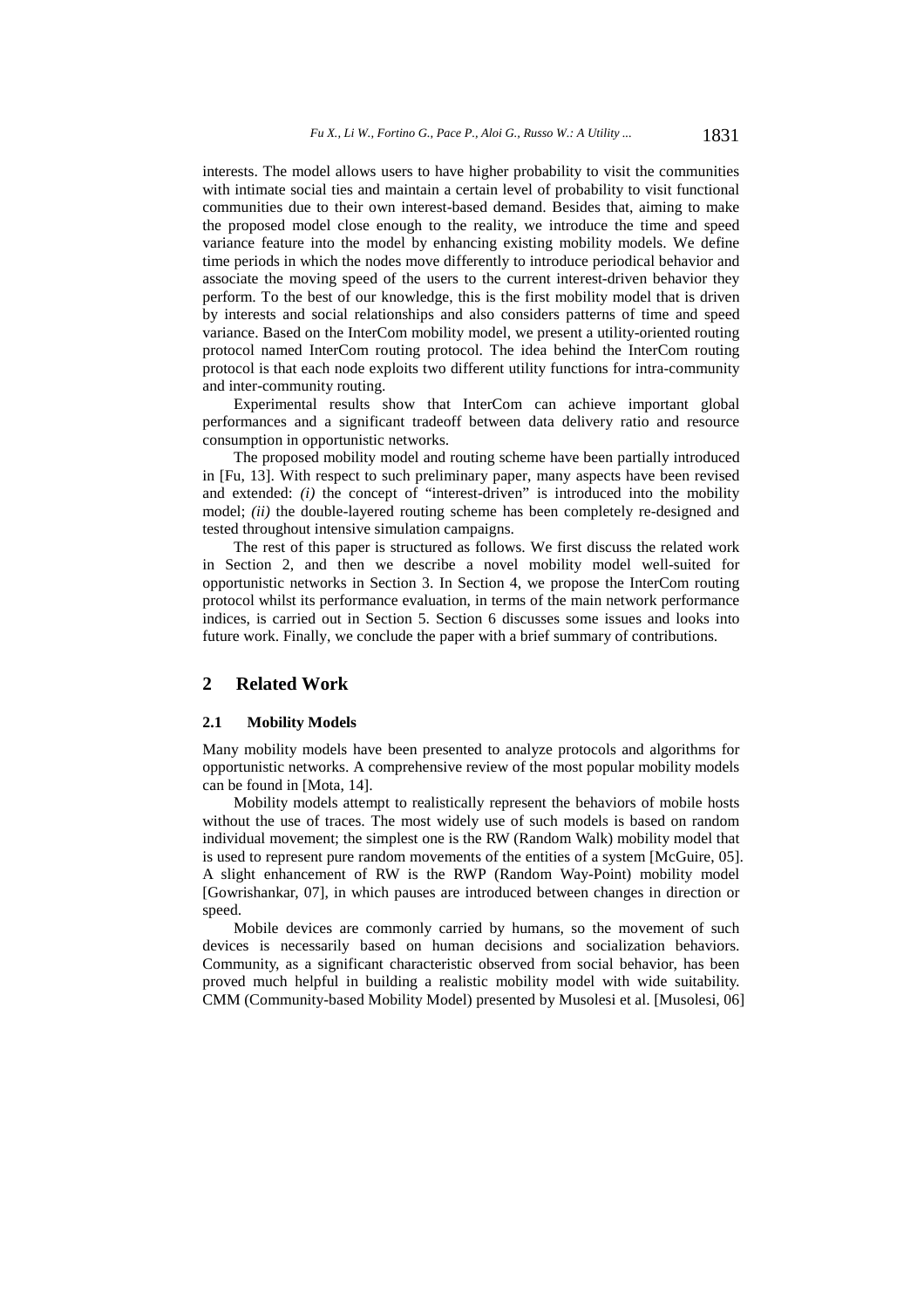is one of the first models taking into account community features. In CMM, nodes move between the communities based on node attraction features. Afterwards, Boldrini et al. [Boldrini, 07] have highlighted the shortcomings of CMM which are mainly based on the fact that the nodes belonging to the same community are more likely to follow the first node that has decided to leave the community. Aiming at solving this issue, HCMM (Home Cell Mobility Model) [Boldrini, 07] is proposed which considers both node and location attraction. HCMM maintains the social model of CMM but nodes have also location-preference towards some grids on the map. Simulation results indicate that the traces generated by HCMM are more close to reality than those of CMM.

Besides community feature, time-variance and location-preference are also considered as two influential factors to the reality of mobility model. Time-variance indicates that human activity shows various mobility patterns during different time period. TVMM (Time-Variant Mobility Model) [Hsu, 07] is one of the first models that take into account this important characteristic. In TVMM, nodes move to different squares at different day times in a periodic manner and their movements are homogeneous, i.e. every node follows the same instructions. Based on TVMM, Ekman et al. [Ekman, 08] proposed TDMM (Working Day Movement Model) which combines three major human activities, being home, working and evening activities. Location-preference indicates that human is more willing to visit some interest sites than other places. In fact, since in community-based model, the node has higher probability to visit the community with closer relationship, the community-based model can be considered as a representative class of location-preference model. However, all synthetic movement models do not fully conform to the real human mobility because it is quite difficult to assess in which way they can map the reality.

Our goal in this paper is twofold: from one hand, the design of a mobility model more realistic than the existing synthetic mobility models, by addressing characteristics observed from human mobility traces; on the other hand, the definition of such model should be simple enough to allow in-depth theoretical analysis, and flexible enough to have a wider applicability than the currently available models.

#### **2.2 Routing Protocols**

Many new routing schemes have been proposed for opportunistic networks. However, the unpredictable mobility and restricted resource in opportunistic networks significantly obstruct us from finding an ideal forwarding mechanism. Lately, the consideration of social characteristics provides a new angle of view in the design of routing protocols for opportunistic networks. Furthermore, it is worth noting that social relations and behaviors among mobile users are usually long-term characteristics and less volatile than node mobility. Based on this consideration and taking into account the recent advances in social network analysis, several socialbased routing methods have been recently proposed to exploit the various social characteristics in opportunistic networks to support the relay selection.

Hui et al. [Hui, 07] introduced a routing method based on community labels in Pocket Switched Networks (PSNs). Label routing takes the advantage of the knowledge of social community. It assumes that people from the same community tend to meet each other more often than people from different communities, and hence they can be good forwarders to relay messages destined to other members in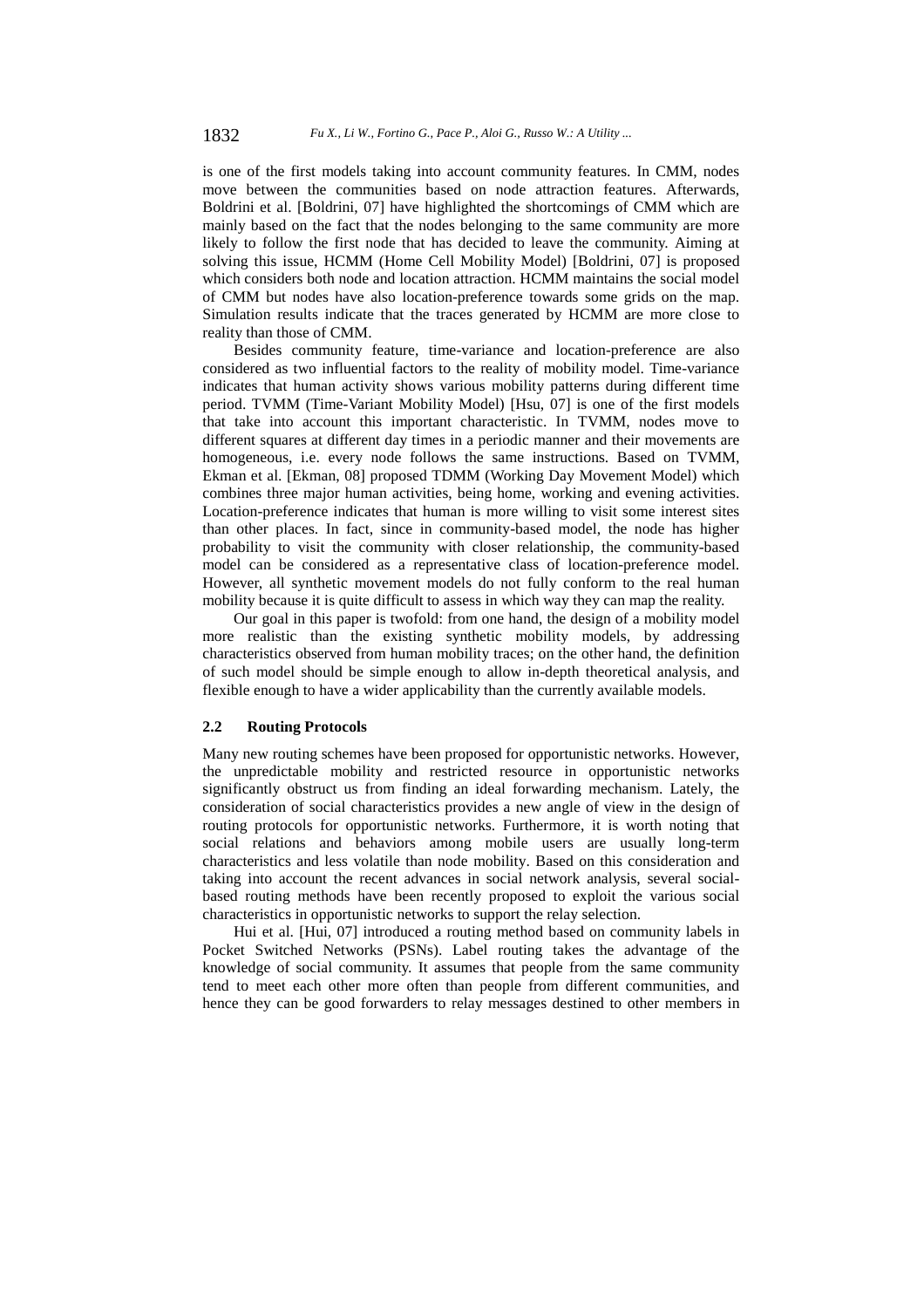the same community (with the same label). In label routing, the message forwarding from the source to the destination is purely via the members within the same destination community. This may significantly increase the delay or even fail to deliver the message. Bubble Rap [Hui, 11] is a social-based protocol using two centrality values that are associated to each node based on the node global popularity in the whole network and local popularity within its own community or communities. The forwarding scheme uses these centrality values so that a message is transferred to nodes with higher global centrality values until the carrier node meets a node with the same community label of the destination node. A message is forwarded to nodes with higher local rankings until successful delivery. The protocol named Habit [Mashhadi, 09] realizes data dissemination in a selection-based manner by exploiting node physical proximity and user social ties. It makes use of both a regularity graph, to keep trace of when and how often two nodes come into contact, and an interest graph, to build dissemination paths based on node's interest on the data. In [Ahmed, 11], the popularity of a node in opportunistic networks is exploited for message forwarding. In the former, popular nodes (called hubs) are connected with most of the other nodes in opportunistic networks and are characterized by analyzing the history of encounters. In the latter, a destination-unaware message-forwarding strategy that takes into consideration both the popularity of a node in opportunistic networks and the contact durations is proposed. Looking at the scenario of urban searching and rescuing in [Ochoa, 13] and [Santos, 11], the authors introduced a new opportunistic network infrastructure named HWSN (Human-centric Wireless Sensor Networks). The basic idea of HWSN is to use the movement of rescuers to retrieve the monitoring data from wireless sensor networks deployed in various isolated disaster zones and the encountering of rescuers to accelerate the speed of data spreading.

# **3 Mobility Model Design**

In this section we design a mobility model that is able to capture human mobility behavior in real life. The description of the mobility model is organized as follows:

- Firstly, we describe the design details of the proposed mobility model. We are aiming to address the following points: 1) how to select the destination; 2) how long the node will stop after arriving at the destination; 3) what speed the node should follow when moving.
- Secondly, after proposing the mobility model, we provide simulation-based evaluation of the proposed model.

# **3.1 Design of the** *InterCom* **Mobility Model**

This section describes the design of a novel mobility model named *InterCom* wellsuited for the analysis of opportunistic networks.

#### **3.1.1 Event-based Location preference**

With reference to a generic squared map, we model communities by dividing the map into a given number of grids. Each grid represents one community, which is a squared geographical area. In order to meet the periodical feature of human mobility traces,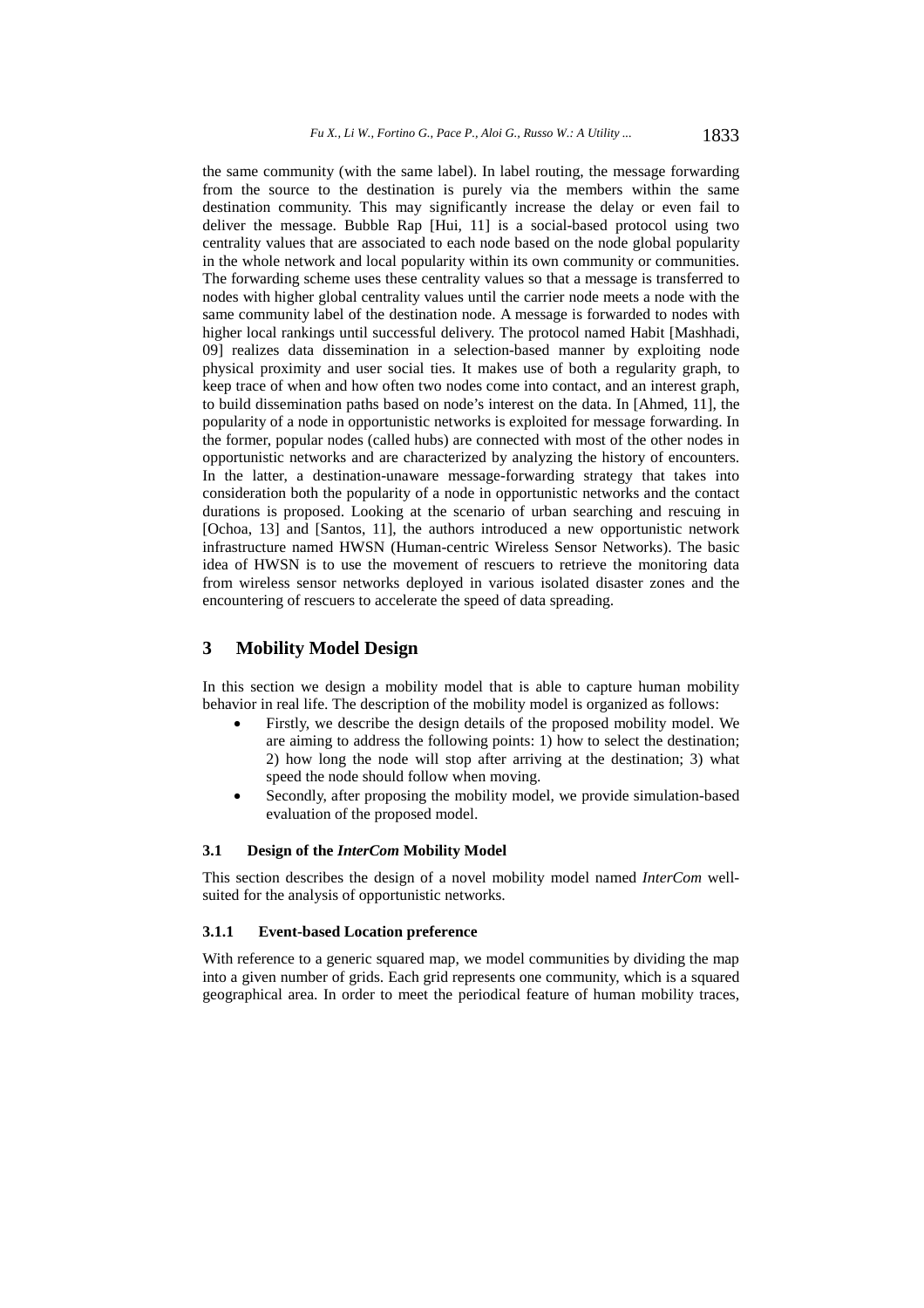we classify the human mobility behavior into two main types (see Figure 1): local event and global event. Both kinds of events are processed as follows: 1) select the destination community; 2) move to the selected community (i.e., arriving at a random point within the selected community); 3) stay at the community for a while. The fundamental difference with respect to previous approaches lies in how to select the destination. For local events, the selected destination is constrained within the node community, whilst for global events, nodes are allowed to visit any target point on the map, which means that they are capable of visiting any communities. In order to capture periodical re-appearance at the same location, we establish a specific event order which sets that events occur in a cyclic way (see Figure 2). A similar idea of modeling periodical features of human mobility traces has also been suggested in [Hsu, 07]. After defining the mobility model by introducing local and global events, we need to focus on the following issues: 1) how to calculate the selection probability of destination communities; 2) how long will the node rest once arrived to the target point; 3) what speed will the node follow during the moving stage. It is worthy to note that, since in the local event the selected points is always within the node community, the probability of visiting each community is only considered when a global event occurs.



*Figure 1: The distribution of local event and global events in the InterCom model* 



*Figure 2: Schema of a complete event process* 

#### **3.1.2 Community selection**

The community selection mechanism is defined as follows. A certain number of nodes (zero or more) are associated to each community  $C_p$  at a given time. Each community exerts a certain social attraction for a given node. The social attraction of a square region is a measure of its importance in terms of the social relationships for the node taken into consideration. The social importance is calculated by evaluating the strength of the relationships with the nodes that are moving towards that particular square (i.e., with the nodes that have a current goal inside that particular community). More formally, given  $S_{\mathcal{C}_p}$  (i.e., the set of the nodes associated to community  $\mathcal{C}_p$ ), we define the social attraction of community  $C_p$  towards the node *i*,  $SA_{C_p}(i)$  as follows:

$$
SA_{C_p}(i) = \frac{\sum_{j \in \mathcal{S}_{C_p}} RS_{i,j}}{\omega} \tag{1}
$$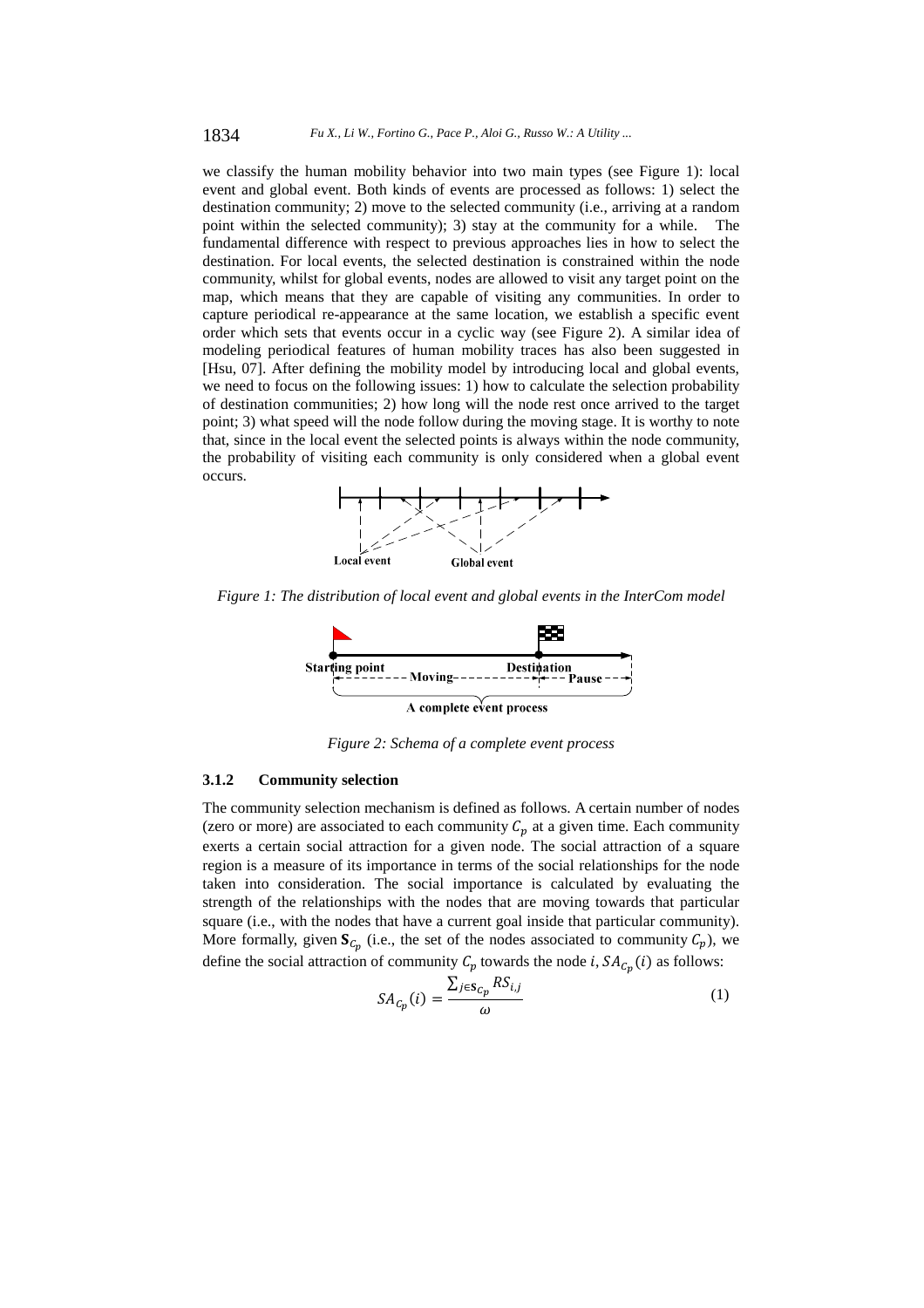where  $\omega$  is the cardinality of  $S_{C_p}$  (i.e., the number of nodes associated to the community  $C_p$ ) and  $RS_{i,j} \in \{0,1\}$  is the strength of social relationship between nodes i and  $j$ . In other words, the social attraction of a community towards a node  $i$  is defined as the sum of the degrees of social relationships between  $i$  and the other nodes belonging to the community  $C_p$ , divided by the total number of nodes associated to that community. If  $\omega=0$  (i.e., the square region is empty), the value of  $SA_{C_{n}}(i)$  is set to 0. The next step is to determine the probability distribution of nodes moving to each community without considering the impact of interests and the related equation is shown as follows:

$$
PA_{c_p} = \frac{SA_{c_p}(i)}{\sum_{c_x \in C} SA_{c_x}(i)}
$$
\n<sup>(2)</sup>

where  $PA_{C_p}(i)$  denotes the probability of node i moving to community  $C_p$  and **C** is the set of all communities.

If we only take into account the impact of social attraction of communities, we might find that the communities with few members have low probabilities to be visited by nodes coming from other communities. However, in people's daily life some "functional" communities (e.g. supermarkets, hospitals), which have very few citizens but often receive visits from other communities, exist. Therefore, in order to improve the realism of the mobility model, in the following, we describe the visiting behavior propelled by functional demands as interest-driven behavior.

Since human interest-driven behavior can be categorized into several activities such as having rest at home, going to work, shopping and so on, we can reasonably define a finite, non-empty set  ${\bf A} = {A_1, A_2, ..., A_n}$  as the general interest set, where  $A_i$  $(1 \le i \le n)$  represents one type of interest-driven behavior. The quite general interest set A incorporates all potential interest activities. Since for each node, every community can only provide several kinds of services to meet interest demands and the service capabilities are also different, here we propose a *satisfaction degree ST* representing the ability of a community to satisfy a specific interest. For the generic node *i*, the ability provided by the community  $C_p$  to meet the interest  $A_j$ , is defined as  $ST_{C_n,A_i}(i)$ . We set the value of ST within the range[0,1]. To better understand the definition of satisfaction degree, let us assume that the interest activity  $A_1$  refers to "having rest at home" and nodes  $p$  and  $q$  live in community  $C_1$  and  $C_2$  respectively. The community  $C_2$ , being the location of  $q$ 's home, has the highest probability to receive  $q$ 's visit when  $q$  wants to have a rest at home. So we can reasonably set  $ST_{C_2,A_1}(q)$  to 1. But for p, since its home is not in community  $C_2$ ,  $ST_{C_2,A_1}(p)$  can be set to 0. As a consequence, we can easily define the node  $p$ 's interest matrix  $IM(p)$ :

$$
IM(p) = [ST_{C_m, A_n}(p)]_{m \times n}
$$
 (3)

where the cardinality of community set  $C$  and interest set  $A$  correspond to the row and column number of the matrix, respectively. For the node p,  $ST_{c_m, A_n}(p)$  represents the ability that community  $C_m$  can provide a service to meet the interest  $A_n$ . After defining the interest matrix, the satisfaction degree can be easily computed. As mentioned before, we use the encounter times of nodes  $p$  and  $q$  to evaluate their degree of social relationship, similarly we choose the times that the node performs an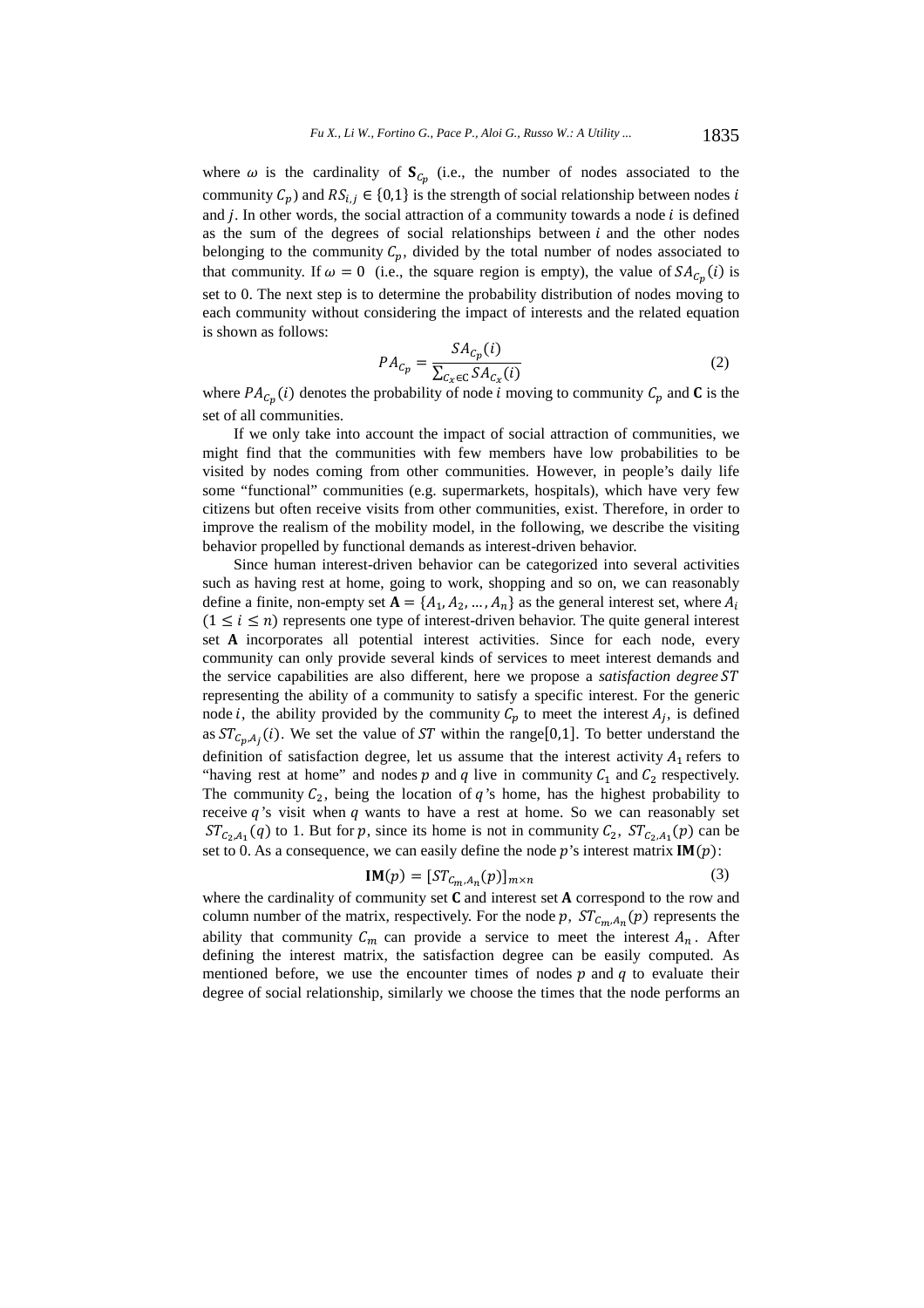interest activity in a given community in order to represent the satisfaction degree.

By assuming a map which is divided into 4 communities  $C = \{C_1, C_2, C_3, C_4\}$ ; all of these communities are capable of offering "restaurant service  $(A_2)$ ". At the initialization stage, the node  $p$  has equal willing to visit the four communities when it would like to have some food. So it is appropriate to set  $ST_{C_1,A_2}(p) = ST_{C_2,A_2}(p)$  $ST_{C_3,A_2}(p) = ST_{C_4,A_2}(p) = 0.25$ . After that, we begin to record the times of visiting certain communities when  $p$  performs the interest activity  $A_2$ . If  $p$  visits the community  $C_1$  by following its interest  $A_2$ , the satisfaction degree will be updated according to the formula (4) as follows, so obtaining the following values  $\{0.625,$  $0.125, 0.125, 0.125$ .

$$
ST_{C_i, A_2}(p) = \frac{ST_{C_i, A_2}(p) + enc(i)}{2} \quad i \in \{1, 2, 3, 4\}
$$
\n
$$
enc(i) = \begin{cases} 1 & \text{if } p \text{ visits } C_i \\ 0 & \text{otherwise} \end{cases} (4)
$$

It is obvious that, if a node often visits specific communities when performing specific activities, the probability that the node will visit such communities for the same purpose will be high. The motivation behind this natural behavior comes from the real life; people always demonstrate a stronger desire to visit "old places" rather than "new places".

As mentioned before, the determination of which community should be entered is made by evaluating the mixed effects of social attraction of communities and the interests of nodes. When a node has to begin a global event, first it needs to randomly select one interest from the general interest set  $A$ . For the sake of simplicity, we set the interest that the node *i* chooses as  $A_i$  and we define the probability of the node *i* entering into the community as follows:

$$
P_{C_p, A_j}(i) = \alpha P A_{C_p}(i) + (1 - \alpha) S T_{C_p, A_j}(i)
$$
\n(5)

where  $\alpha$  is the weight coefficient to tune the influence of interest and social relationships on human mobility. If  $\alpha = 1$ , the human behavior is only affected by its social relationships. Conversely, if  $\alpha$  is set to 0, the human conducts moving behavior driven by social interest. Thus, the user is required to adjust the weight coefficient  $\alpha$ to meet its expectation of mobility model.

#### **3.1.3 Calculation of Pause Time**

When people arrive at one place, they are always required to stop there for a while to finish their goal (e.g. meeting friends or having dinner). In most existing mobility models (e.g. [Ekman, 08], [Hsu, 07]), the pause time is randomly chosen from a preconfigured range  $[T_{min}, T_{max}]$ . But in real life, the pause time is closely related to the interest behavior and the strength of social relationships. In this section, aiming to connect the pause time with interests and social ties, we divide the pause time into two parts: the period  $T_i$  determined by interest behavior and the period  $T_s$  determined by social relationships.

The calculation of period  $T_i$  takes into account the differences in time costs related to the interest activity and to the activity performer. For example, the time cost of having dinner and going shopping is always different. Even for having dinner, there is also a significant difference in time cost for various people.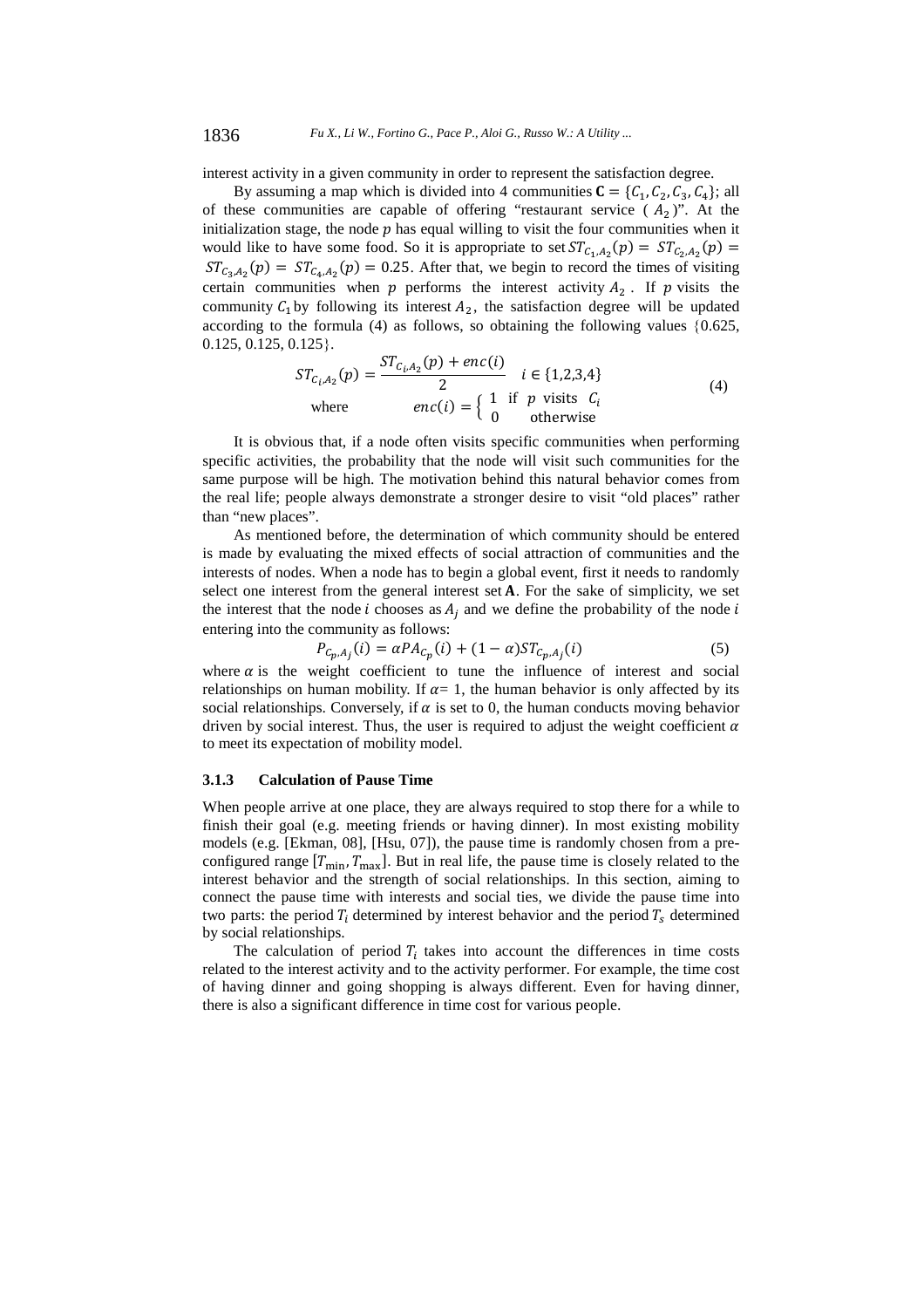Given  ${\bf A} = \{A_1, A_2, ..., A_n\}$  the general interest set, for the node q, its personal interest set is denoted as  $A(q) = \{A_1(q), A_2(q), ..., A_n(q)\}$ . At the initialization phase, the default time cost of each interest is also given. Here, we use  $\mathbf{T}_i(q)$  =  ${T_1(q), T_2(q), ..., T_n(q)}$ , where  $T_i(q)$   $(1 \le i \le n)$  is the default time cost the host q will spend when performing the interest  $A_i(q)$ . Aiming at being compliant to the randomness of human behavior, the actual time cost  $t_i$  when performing the interest activity  $A_i(q)$  follows the normal distribution as below:

$$
f(t_i) = \frac{1}{\sqrt{2\pi}(T_i(q)/l_i)} e^{-\frac{t_i - T_i(q)}{2(T_i(q)/l_i)^2}}
$$
(6)

where  $l_i$  is the variance coefficient to tune the deviation degree of  $f(t_i)$ .

For the period  $T_s$ , which is determined by social relationships, the node is willing to stay longer in intimate communities than in stranger communities. Thus, at the initialization phase, a standard time interval  $T_{unit}$  is given; then, the default time cost  $T_s(q)$  with  $(1 \le s \le n)$ , can be calculated by taking into account the social attraction of community  $C_p$  towards host  $q$  as in the following:

$$
T_s(q) = T_{unit} \times SA_{C_p}(q) \tag{7}
$$

According to the randomness of human behavior, the actual time cost of stay  $t_s$  once arrived to the community  $C_p$  follows the normal distribution as below:

$$
f(t_s) = \frac{1}{\sqrt{2\pi}(T_s(q)/l_s)} e^{-\frac{t_s - T_s(q)}{2(T_s(q)/l_s)^2}}
$$
(8)

where  $l_s$  is the variance coefficient to tune the deviation degree of  $f(t_s)$ .

As mentioned before, the total pause time T is the sum of two terms:  $T_s$  and  $T_i$ . Thus, the actual total pause time  $t$  can be calculated by

$$
T = \alpha T_S + (1 - \alpha) T_i \tag{9}
$$

where  $\alpha$  is the weight coefficient mentioned before to tune the influence of interest and social relationships on human mobility (see Section 3.2.2).

#### **3.1.4 Moving Speed**

In most existing mobility models, the moving speed is always the factor that is oversimplified. They always assume that the moving speed of a node in the network follows a random distribution with range  $[V_{\min}, V_{\max}]$  and the moving speed is always constant before the node reaches the destination. However, the moving speed, just like the pause time and the selection of a specific community, is also closely related to the user's ongoing interest. Our more realistic assumption is that when people perform different interests, their moving speed tends to be different. For urgent situations, people tend to move faster than for normal situations (e.g. driving car rather than walking). For this reason the node  $q$  with personal interest set  $A(q) = {A_1(q), A_2(q), ..., A_n(q)}$ , is coupled to a specific default moving speed set  $\mathbf{M}(q) = \{M_1(q), M_2(q), \dots, M_n(q)\}\$  where  $M_i(q)$   $(1 \leq i \leq n)$  represents the default speed the node q will keep when performing the specific interest  $A_i(q)$ . The moving speed of humans also exhibits a certain degree of randomness. Therefore, we model the moving speed in a time-variant way by referencing the Gauss-Markov mobility model [Meghanathan, 10]. The Gauss-Markov mobility model was designed to adapt to different levels of randomness via one tuning parameter. Initially, at each node is assigned a current speed and direction; then, at fixed intervals of time, a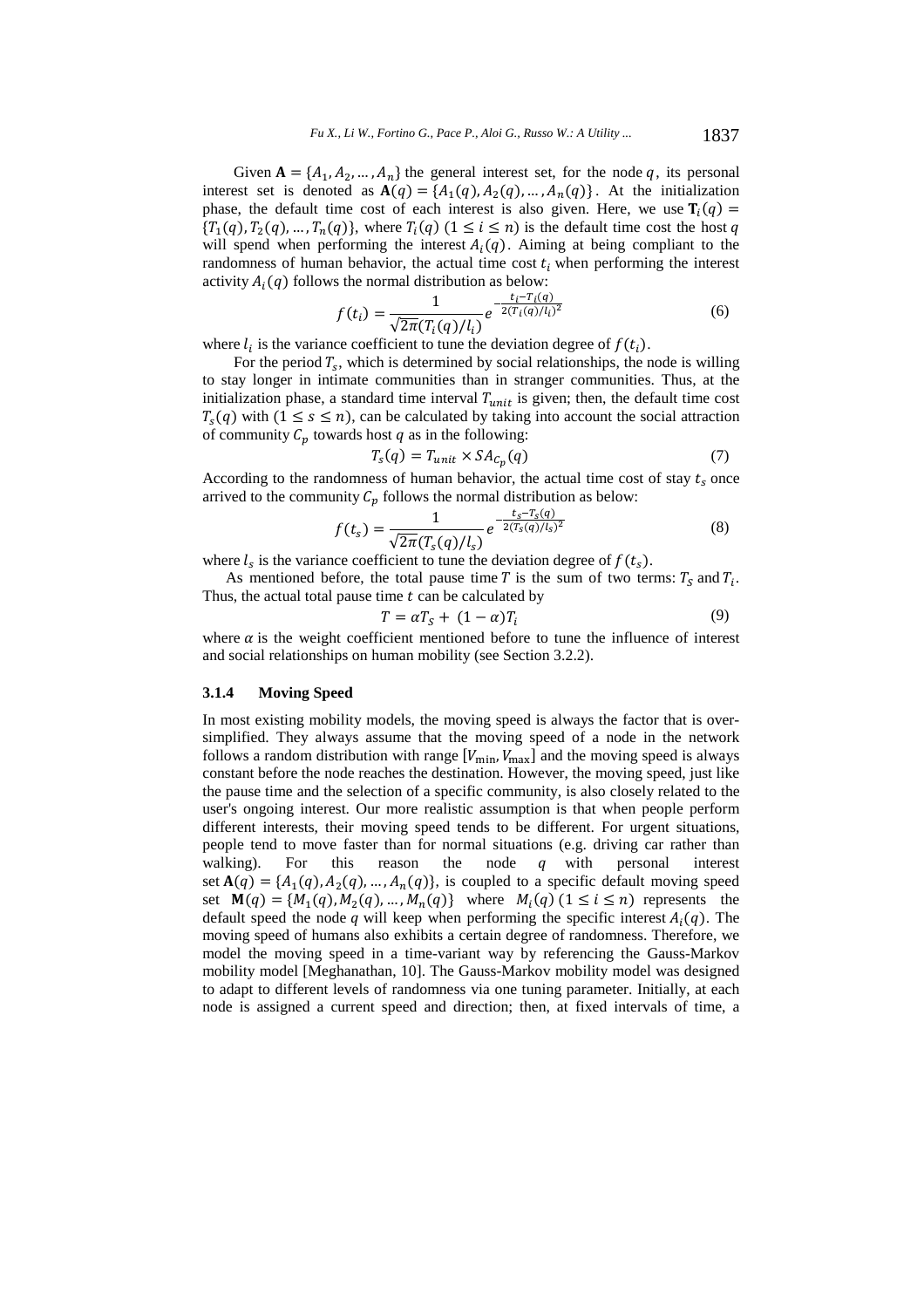movement occurs by updating the speed and direction of each node. The most obvious advancement of Gauss-Markov model is that, at each time interval, the next location is calculated based on the current location, speed and direction of movement. So the change curves of moving speed in Gauss-Markov model are smooth, which is consistent with the human mobility feature in real life. So in our model, the moving speed of node  $q$  when performing interest  $A_i(q)$  is given as below:

$$
M_t(q) = \beta M_{t-1}(q) + (1 - \beta)\overline{M}(q) + \sqrt{(1 - \beta^2)M_{x_{t-1}}(q)}
$$
(10)

where  $M_t(q)$  is the new speed of the node q at time interval  $t; \beta$ , where  $0 \leq \beta \leq 1$ , is the tuning parameter used to vary the randomness;  $\overline{M}(q)$  is constant representing the mean value of speed as  $t \to \infty$ . In our model, we set  $\overline{M}(q)$  equal to  $M_i(q)$ .  $M_{\chi_{t-1}}(q)$  is a random variable independently chosen by node q from a Gaussian distribution with mean 0 and standard deviation 1. Initialized speed  $M_0(q)$  is equal to the default speed. It is worthy to note that, if  $\beta = 0$ , the moving speed tends to be constant; on the contrary, linear motion is obtained by setting  $\beta = 1$ .

# **3.1.5 Social Graph**

Before calculating the social attraction of each community, we need to evaluate the social relations among people and extract their social properties to build a social graph. A social graph is a global mapping that depicts personal relations of all users within different communities. Such a graph is a weight matrix where vertices represent individual people and edges describe social ties between them. Here in our model, the social ties between two nodes are measured by the times they meet each other. We naturally think if two people are more likely to encounter with each other, they are in a closer relationship. In [Lindgren, 03], the author presented a classic algorithm to assess social graph. As a consequence, by referencing to the research work of [Lindgren, 03], we propose our calculation method of social graph as below.

Each node  $q$  in the network will maintain a social relationship strength vector  $\mathbf{RS}(q)$  where  $RS(p, q)$  represents the  $p^{th}$  element of  $\mathbf{RS}(q)$  recording the encounter times between  $q$  and  $p$ . This value denotes the relationship strength between the two nodes. When a pair of nodes is encountered, the metric is updated according to the following relation:

$$
RS(p,q) = RS(p,q)_{old} + (1 - RS(p,q)_{old}) \times RS_{init}
$$
\n
$$
(11)
$$

where  $RS(p, q)$  is the relationship strength that node q has for node p, and  $RS_{init}$   $\in$ [0,1] is an initialization constant. This formula ensures that nodes often encountered have higher relationship strength. If a pair of nodes does not encounter each other in a while, they are less likely to have high relationship strength with each other, thus the relationship strength values must age according to the following equation:

$$
RS(p,q) = RS(p,q)_{old} \times \gamma^k
$$
 (12)

where  $\gamma \in [0,1)$  is the aging constant, and k is the number of elapsed time units since the last time the metric was aged. The time unit used may differ and should be defined based on the application and the expected delays in the targeted network.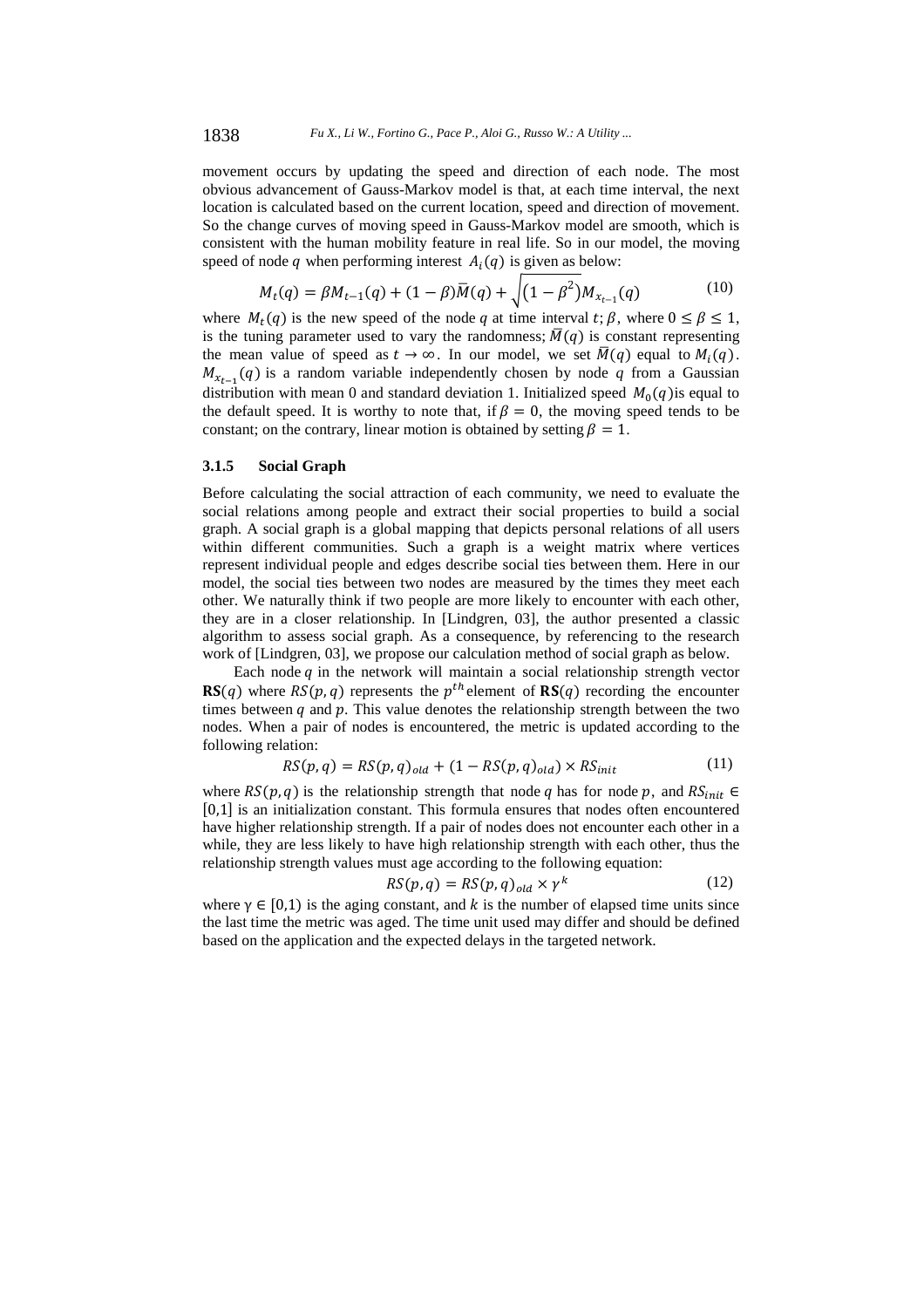#### **3.2 Evaluation**

In this section, aiming to better understand the model performance, we analyze two further properties of the movement patterns:  $i$ ) the contact duration and  $ii$ ) the intercontact times. We adopt the same definitions used in [Musolesi, 06] in order to compare the results.



*Figure 3: Layout of communities and interest sites in the simulation scenario* 

According to [Musolesi, 06], the contact duration is defined as the time interval in which two nodes can communicate being within the same transmission range. The number of such contacts and the distribution of contact durations is an important factor for determining the capacity of opportunistic networks. Inter-contact duration is defined as the time interval between two contacts, which describe the contact rate with other nodes in the network.

We present a simple scenario in a simulation area of  $1 \text{ Km}^2$  and we divide such area into four communities  $C = \{C_1, C_2, C_3, C_4\}$  as shown in Figure 3. At the initial stage, the nodes are randomly placed in community  $C_1$  and  $C_2$ . As mentioned above, the node behavior is driven by local events and global events. During a local event, the node is required to return to its own community. Hence, it is reasonable to use the local event to represent the behavior "having rest at home". For global events, the movement of a node is influenced by social relationships and interests. Here, for convenience, we assume that each node share the same interest set  $A = \{A_1 =$ shopping,  $A_2$  = working,  $A_3$  = "eating at restaurant"} that is defined by the following interest matrix:

$$
IM(P) = \begin{bmatrix} 0 & 0 & 0.6 & 0.4 \\ 0 & 0.5 & 0.5 & 0 \\ 0.5 & 0.5 & 0 & 0 \end{bmatrix}
$$
 (13)

It is worthy to remind that in  $IM(P)$ , rows denote the community set  $C =$  $\{C_1, C_2, C_3, C_4\}$  and columns represent the interest set  $\mathbf{A} = \{A_1, A_2, A_3\}$ . As an example, we can note that, by looking at the interest matrix  $IM(P)$ , the node performing the interest  $A_1$  has the probability of visiting the community  $C_3$  equal to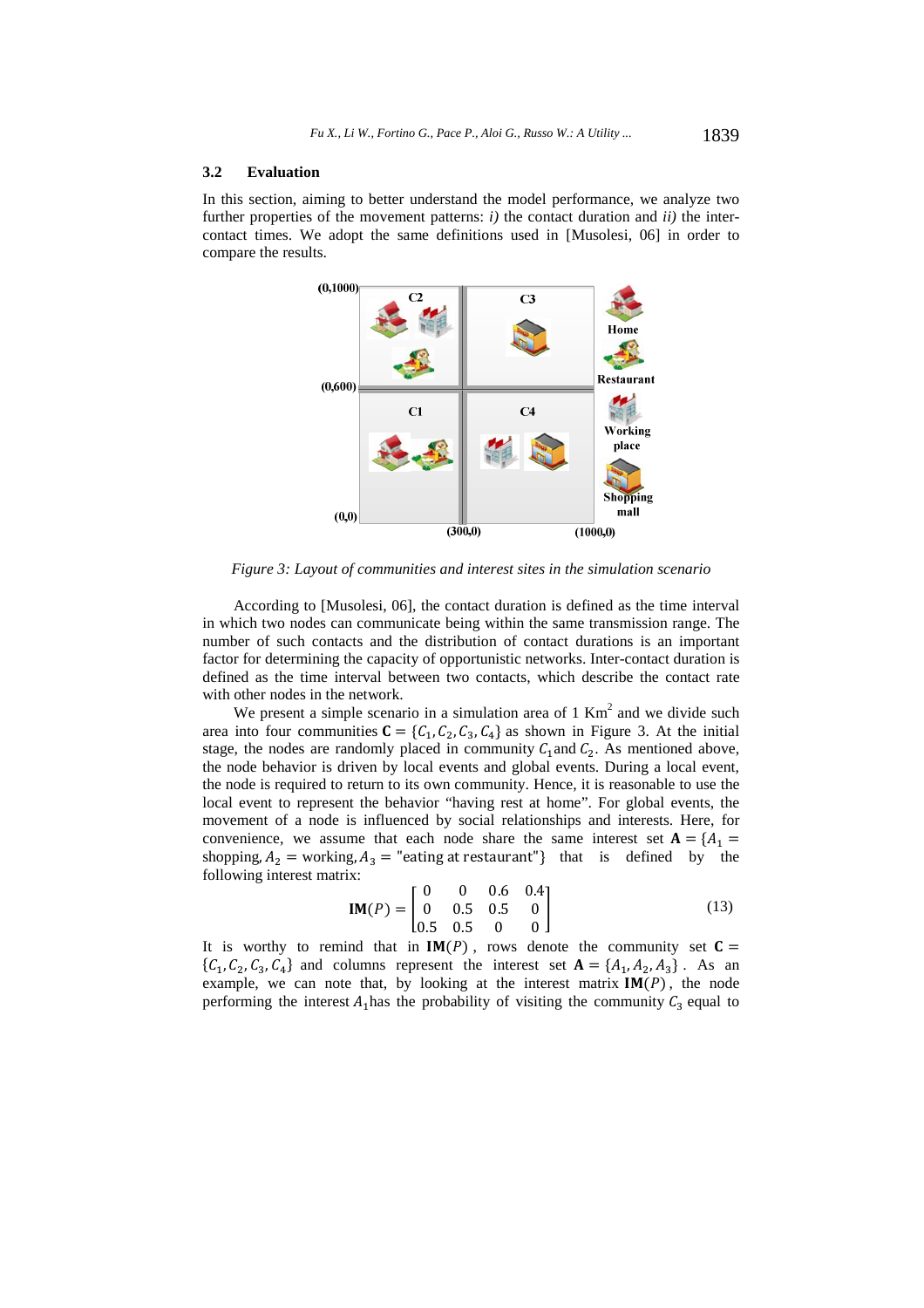0.6 and has the possibility of entering community  $C_4$  because the probability of visiting this community is equal to 0.4.

To analyze the proposed mobility model, we set the following simulation parameters by referencing the statistics of human mobility in [Trestian, 12]:

- The default time pause set  $\mathbf{T}(p)$ , corresponding to the interest set  $\mathbf{A}_i$  is equal to  $\{T_1 = 4s, T_s = 8s, T_3 = 2s\}.$
- The default moving speed set  $M(p)$  matching the interest set A, is equal to  $\{M_1 = 5 \text{m/s}, M_2 = 10 \text{m/s}, M_3 = 2 \text{m/s}\}.$
- The tuning parameters  $\beta$  and  $\gamma$  are set to 0.75 and 0.98 respectively.
- The transmission range of the generic node is fixed to 100m.

Since the weighted coefficient  $\alpha$  is the key factor to influence the performance of our mobility model, we propose two simulation cases:

- The first case is composed of 50 nodes in order to evaluate the mobility performance by varying  $\alpha = \{0, 0.25, 0.75, 1\}.$
- The second scenario is designed to evaluate the impact of node density by fixing  $\alpha = \{0.5\}$ .



*(a) cumulative distribution of inter-contact durations (b) cumulative distribution of contact durations* 

# *Figure 4: Performance of InterCom model with varying*  $\alpha$

Figure 4(a) shows the cumulative distributions of inter-contact durations using log-log coordinates. It is easy to observe that, by decreasing  $\alpha$ , the inter-contact durations tend to be longer. For  $\alpha = 1$ , only 24% of inter-contact durations last more than 10 seconds. In contrast, more than 74% of inter-contact durations are longer than 10 seconds when  $\alpha$  is equal to 0. This behavior is mostly due to the fact that in the case of  $\alpha = 0$ , the movements of hosts are only determined by social relationships. Hence, the moving range of nodes is constrained within residential communities  $C_1$ and  $C_2$ . Nodes are more likely to meet each other and maintain a relatively long intercontact duration. Considering the case of  $\alpha = 1$ , nodes choose their destinations according to their own social interests and interest sites are distributed more widely than the residential communities. Hence, the moving scale of the nodes is larger, thus leading to decrease hit probability and inter-contact durations. Besides that, our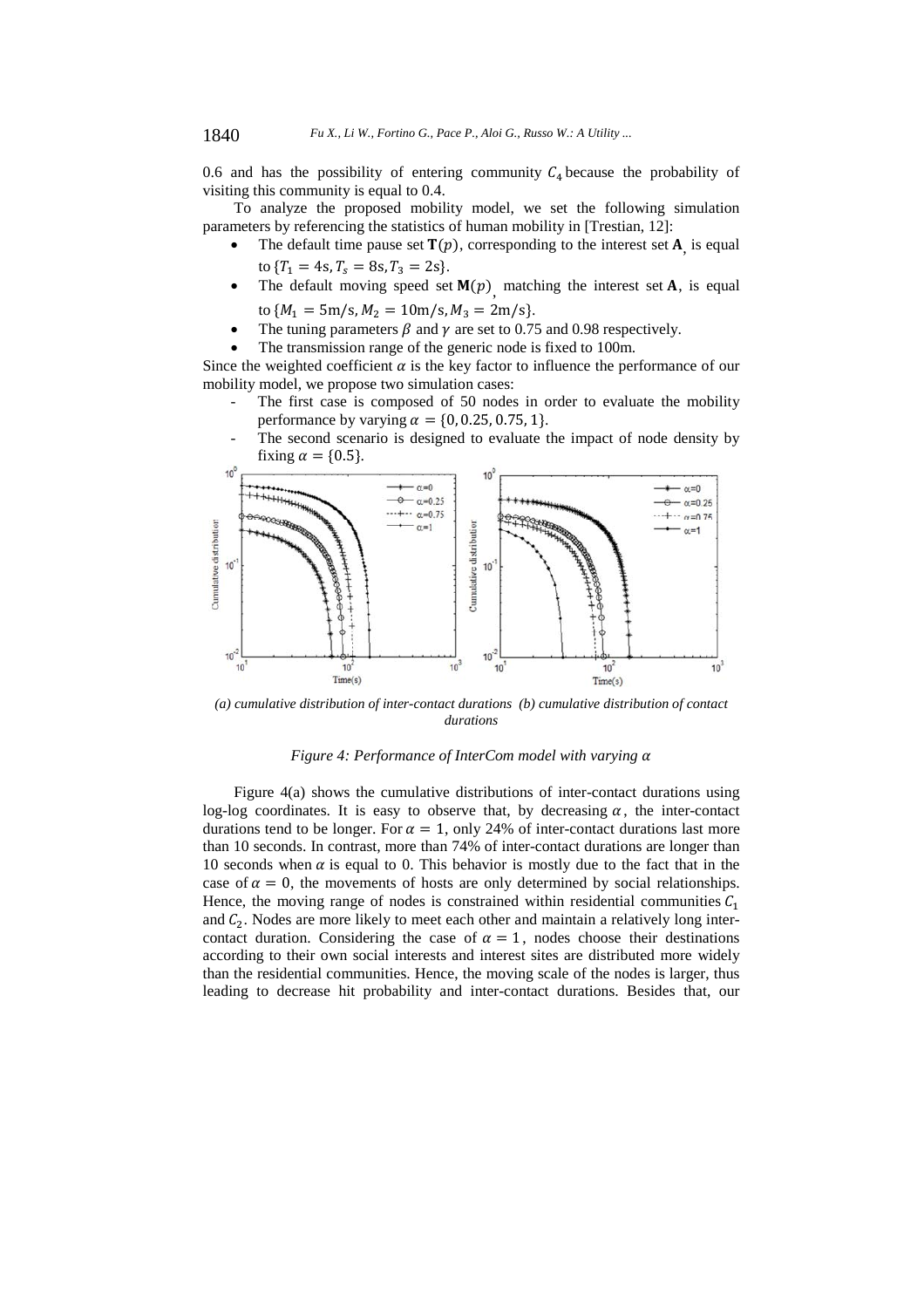curves show an approximate power law behavior when  $\alpha$  is 0.25 or larger. A similar pattern can also be observed in UCSD [McNett, 05].

Figure 4(b) shows the cumulative distributions of contact durations using log-log coordinates. Similar to the inter-contact duration above, the contact duration tends to be longer with the decreasing of  $\alpha$ . In the case of  $\alpha = 0$ , less than 55% of contact durations can last longer than 10 seconds. On the contrary, by setting  $\alpha = 1$ , almost 25% of contact duration is able to achieve that result. It is easy to understand that the length of contact duration depends on the level of interest similarity of the nodes. Obviously, for  $\alpha = 0$ , the nodes can be seen as travelling between two residential communities (i.e.,  $C_1$  and  $C_2$ ); therefore, the traces of nodes are more likely to be coincident. However, as far as the case of  $\alpha = 1$  is concerned, the traces of the nodes seem to be more scattered, thus leading to the decrease of contact durations.

To sum up, we have shown that, by considering typical human characteristics such as interest-driven and social-based behaviors, our model is more similar to real human traces. Moreover, the reality of our model has been further confirmed through the evaluation of important performance indexes such as inter-contact duration and contact duration.

# **4 Design of Routing Protocol**

In this section, we describe the main characteristics of a new routing protocol wellsuited for the proposed InterCom mobility model; thus, we denote the routing scheme as InterCom either for the sake of simplicity. InterCom relies on the notion of utility for the selection of message carriers in order to enable store-ferry-forward communication. The utility of a node represents how good a carrier is for message relaying. The utility values are linked to movement patterns and co-location with other nodes. For community-based opportunistic networks, a member of a given community tends to interact with another member of the same community rather than with a randomly chosen member of the population; this makes the network heterogeneous from the perspectives of movement pattern and social property. Thus, it is reasonable to adopt two different utility measurements for intra-community and inter-community respectively. A similar idea of adopting two-layered utilities has been proposed in [Hui, 11]. In such work, each node has a global utility across the whole network and a local utility within its local community. The utility value relies on two social characteristics: community and centrality. Taking advantages of these social characteristics, the proposed Bubble Rap Forwarding mechanism, basically includes two phases: a bubble-up phase based on global centrality and a bubble-up phase based on local centrality. In both phases, the bubble-up forwarding strategy is utilized to forward messages to nodes that are more popular than the current node (i.e., with higher centrality). Although Bubble Rap, to some extent, is capable of accelerating the message forwarding from source to destination by introducing twolayer utility, it has been proven that such a strategy may fail when the destination belongs to the communities whose members are all with low global centrality values. Besides that, if the number of communities is too few or the distribution of nodes in the network is too sparse, it may be difficult to extract social structures from the social graph, thus raising challenges to assess centrality values. Aiming to avoid the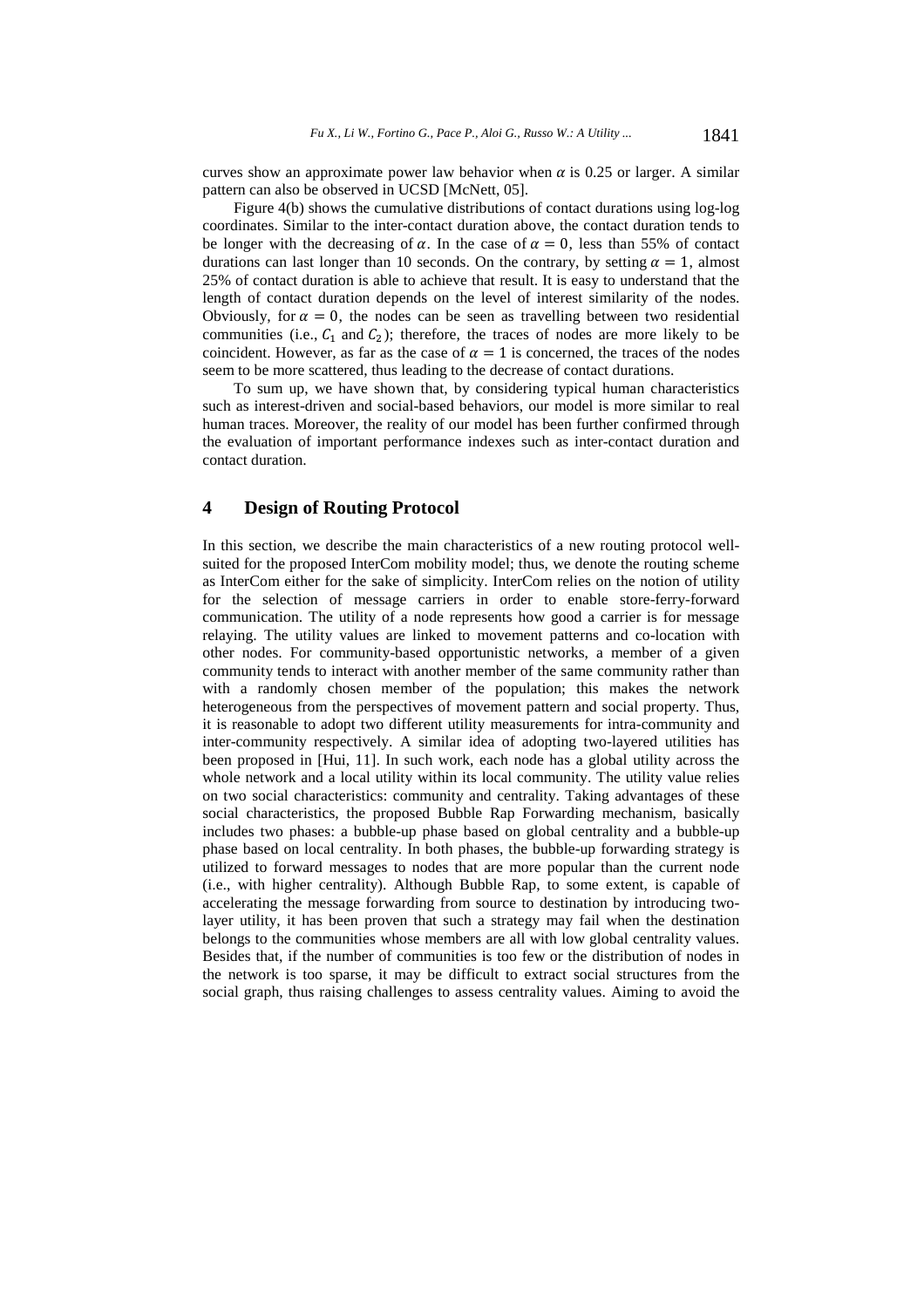drawbacks of the former researches, we adopt a new method to calculate the utilities. For intra-community (shown as dash arrow in Figure 5), we use the active degree as the utility to decide the potential message carrier. For inter-community (shown as solid arrow in Figure 5), we define the probability of visiting destination community as the utility to select qualified candidates for message relaying between communities. The calculation of utilities is described in detail in the next section.



*Figure 5: A schema of message flow according to the InterCom routing protocol*

#### **4.1 Routing within the same Community**

#### **4.1.1 Intra-community Utility**

In a community, some nodes stay at a location for a longer time than other nodes. We call them lazy nodes that do not always participate in community's activities and by contacting fewer nodes. On the contrary, some nodes interact with more nodes and are more likely to visit other communities, we call them active nodes. By selecting active nodes as relay allows enhancing the probability of message flowing from a source community to outer communities. Thus, we select the active degree as the intracommunity utility in our routing protocol.

Each node in the network will maintain an intra-community utility that is determined by the probability of node leaving its own community for other outer communities. The higher the active degree the node has, the easier the node distributes messages to other communities. The calculation method for *intracommunity utility* (*IU*) is performed in a complementary way respect to the willing to leave the native community expressed through the so-called *outer willingness utility*  (*OWU*) as follows: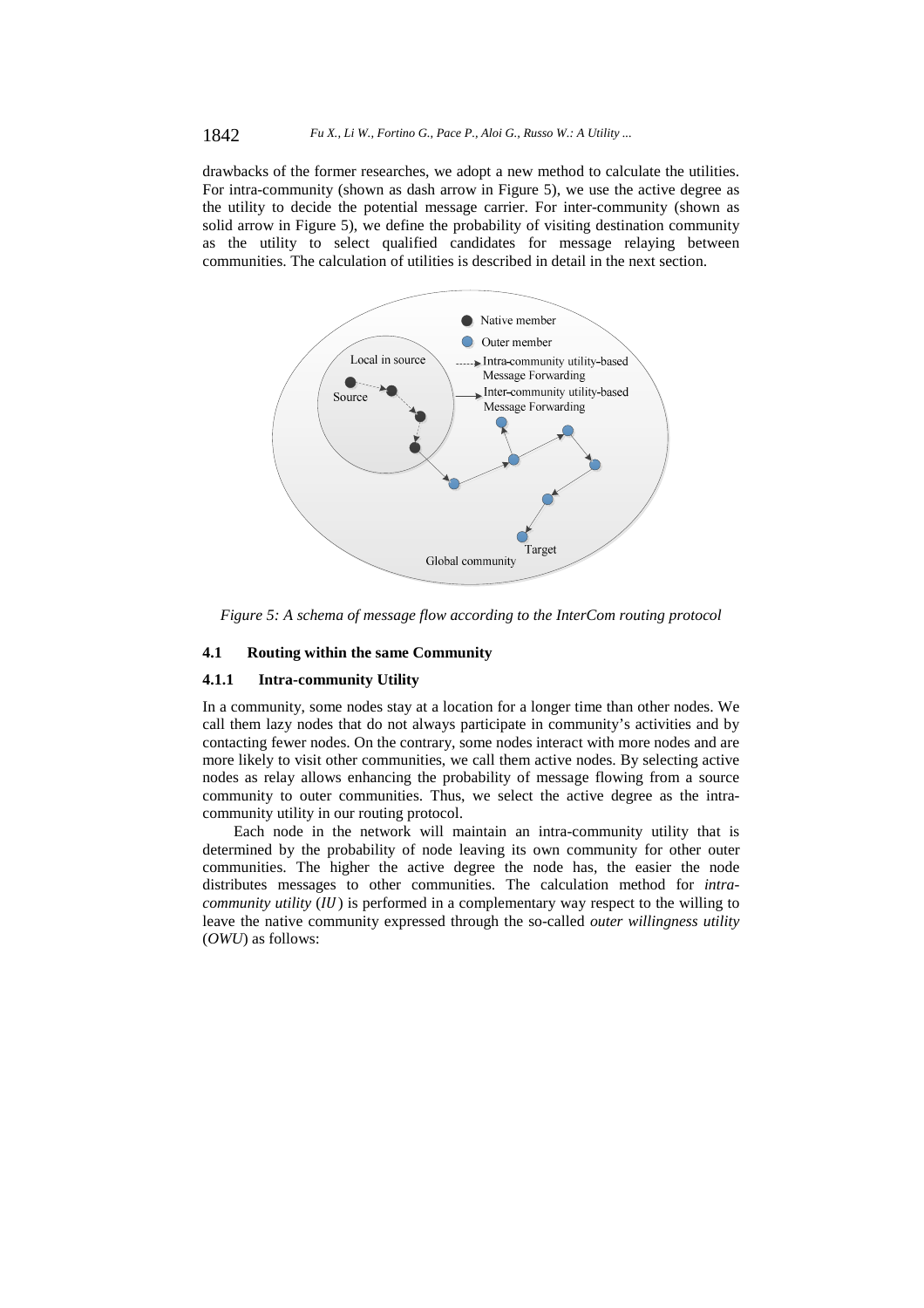$$
OWU(i) = \alpha RS + (1 - \alpha) IS
$$
\n
$$
W = \begin{cases}\n\sum_{C_y \in C} c_y \epsilon C S A_{C_y}(i) \\
RS = \frac{C_y \neq c_{Na}(i)}{\sum_{C_x \in C} S A_{C_x}(i)} \\
IS = \frac{\sum_{C_x \neq C_N} c_z \sum_{A_x \in A} S T_{C_x, A_x}(i)}{|A|}\n\end{cases}
$$
\n(14)

where  $C_{Na}(i)$  denotes the native community of node *i* and **C** is the community set.  $\alpha$ is the weight coefficient mentioned before to adjust the influence of interest and social relationship on human mobility. The term  $RS$  is the probability of node  $i$  leaving its native community by only considering the impact of social relationships and the term  $IS$  represents the probability of node  $i$  moving to outer communities driven by social interests. Therefore,  $OWU(i)$ , representing the willing to leave the native community, is essentially the comprehensive probability of node  $i$  selecting the destination outside of its native community by considering the weighted impacts of social relationships and interests; finally, the intra-community utility  $IU(i)$  can be calculated as the complement of  $OWU(i)$  respect to 1:

$$
IU(i) = 1 - OWU(i) \tag{15}
$$

# **4.1.2 Message Forwarding in intra-community**

In general, the entire process of message forwarding in opportunistic networks mainly includes two phases: 1) distribution phase; 2) relaying phase. For distribution phase, the source node is required to distribute a certain number of message copies into the network. The goal of doing this is to guarantee the success rate of message delivering and accelerate the spreading speed of message copies. Since in community-based opportunistic networks, the nodes within the same community have higher probability to encounter with each other, the spreading of message copies within the source community (i.e., the community where the source node locates) guarantees the presence of a suitable number of copies in the network. Especially in the sparse network, the advancement of message distribution in source community is far more significant. Therefore, the aim of intra-community forwarding strategy is to help the message spreading, from low-utility to high-utility, as well as to keep sufficient amount of messages copies existing in the network. Therefore, we consider three scenarios in our protocol. Note that the message delivering we discuss here is only constrained between two nodes whose host community is the same.

When message-carrying node  $p$  encounters its peer  $q$ , they will exchange their intra-community utility value firstly. According to the consequences after the exchange, we can get the utility value of the message-carrying node  $IU(p)$  and the utility value of the encountering node  $IU(q)$ .

If  $|IU(p) - IU(q)| \leq \delta$  where  $\delta$  is the relaying threshold value, we can consider the utility value of message-carrying node similar to the encountering node. Message-carrying node will duplicate its own message copy to the encountering node and retain its own message copy.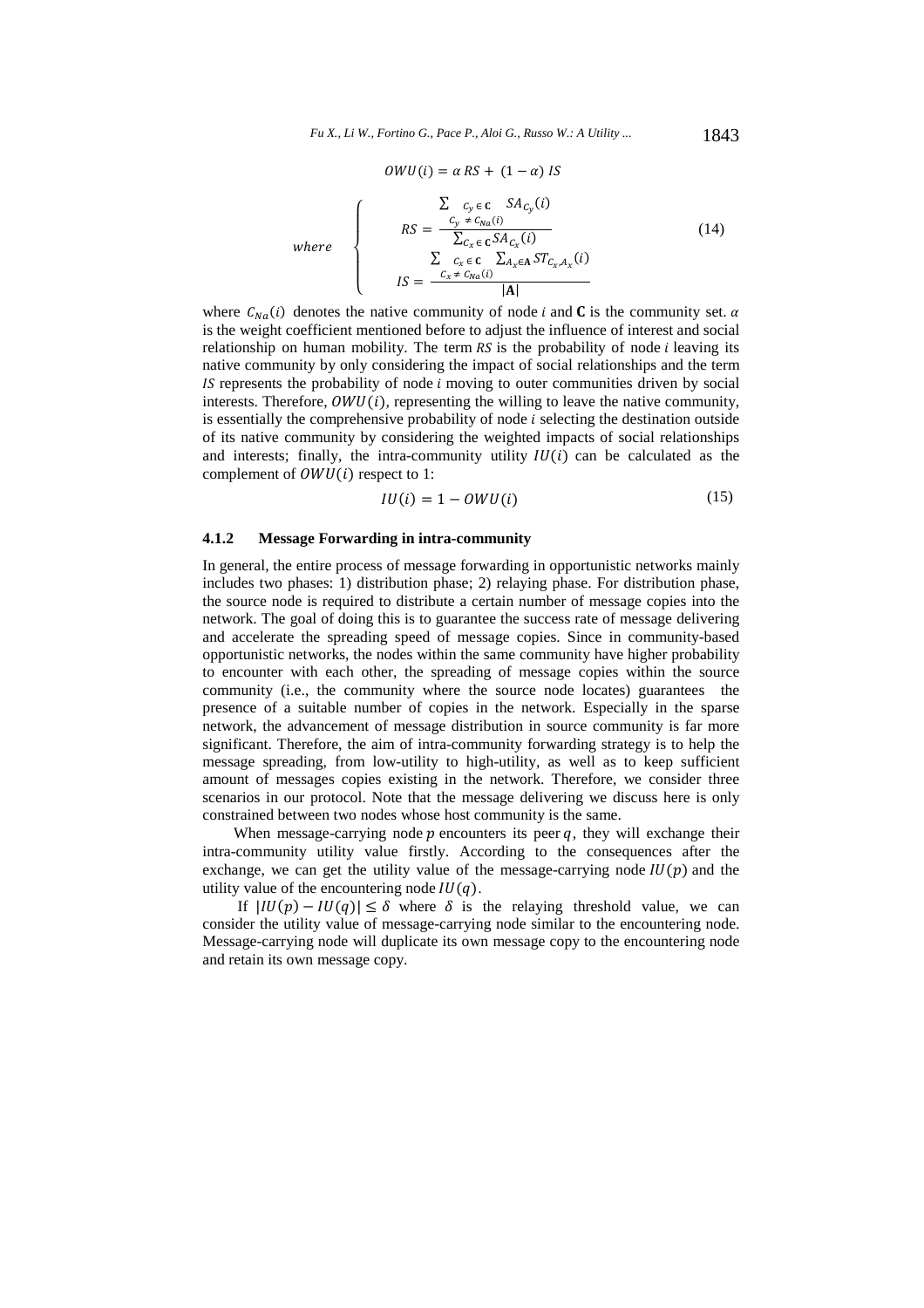If  $IU(q) - IU(p) > \delta$ , we can consider the utility value of message-carrying node much smaller than encountering node. The message-carrying node will duplicate the message copy to the encountering node and delete its own message copy.

If  $IU(p) - IU(q) > \delta$ , we can consider the utility value of the message-carrying node much larger than encountering node. If it has a message copy, the encountering node will delete its own message copy.

The idea behind the intra-community strategy is easy to be understood. Through the copying process between two nodes with similar utility, we can guarantee enough message copies circulating in the intra-community. The message delivering from lowutility to high-utility can ensure the message having higher probability to reach destination after each encountering. Although the messages are capable of following the most effective way to contact members belonging to the outer communities through the two above schemes, the total amount of message copies can increase monotonically which will cause excessive consumption of energy and cache. Due to this reason, when two message carriers encounter with each other, the one having lower utility deletes its message to relieve its cache space.

#### **4.2 Routing between Communities**

#### **4.2.1 Inter-community Utility**

As mentioned above, the utility function of the distribution phase occurring in an intra-community aims at guaranteeing that a sufficient number of message copies can flow among the network. When this goal is achieved, the next step consists in an effective strategy to select qualified relay nodes towards the target node. As the ultimate goal is to send the message or its copies to the target node, delivering such messages to the peers of the target node (i.e. those that share the same target node community), can be considered as an equivalent successful delivery because of the encountering high probability in an intra-community. Therefore, our selection of qualified relay in an outer-community is based on either the probability of contacting the target or the probability of entering into the target node community. Since in our mobility model, the movement of a node is determined by its interests and social relationships, the node that share similar interests or have intimate social relationships with the target node or with the target node community, has higher success rate to deliver the message. Based on this consideration, the calculation method for intercommunity utility  $OU(i)$  is shown as follows.

$$
OU(i) = \frac{\sum_{A_m \in \mathbf{A}} P_{C_d, A_m}(i)}{|\mathbf{A}|} + \alpha PR(i, d) + (1 - \alpha) ID(i, d)
$$
(16)

where  $C_d$  represents the target community (i.e., the community where the target node d locates). Hence,  $P_{C_d A_m}(i)$  denotes the probability of node *i* to enter into the target community when following the interest  $A_m$ . Considering the node usually has multiple interests, which are defined by the general set **A**, the term  $\frac{\sum_{A_m \in A} P_{C_d, A_m}(i)}{|A|}$  is the probability of node  $i$  to visit the target community taking into account all possible interests. RS $(i, d)$  is the social relationship strength between node i and target d, which also denotes the probability of node *i* to encounter d.  $ID(i, d)$  is the interests comparison function between node  $i$  and target node  $d$ , which reflects the interest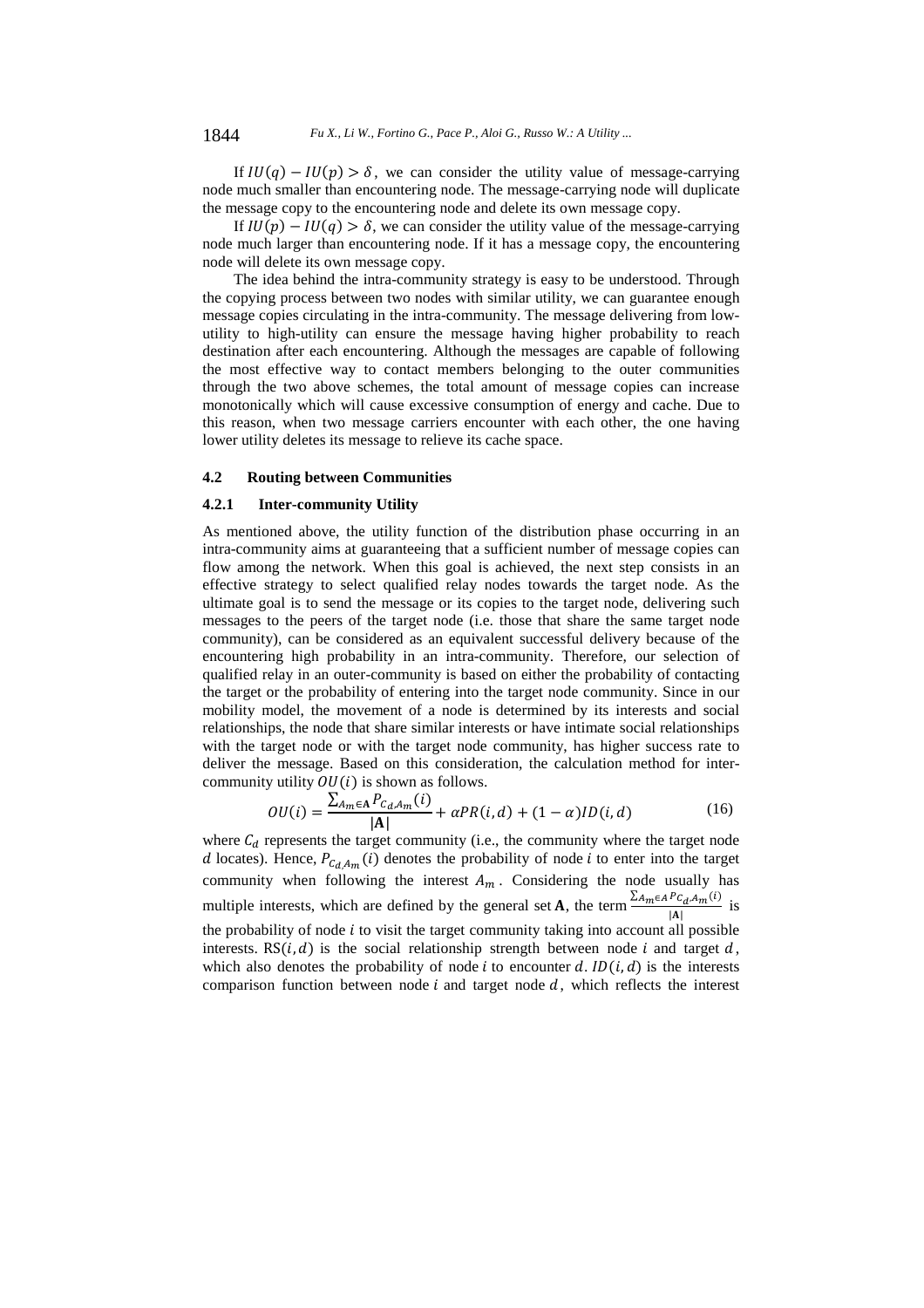difference between  $i$  and  $d$ . As one can note, the more evident the interest difference the nodes demonstrate, the smaller the value of  $ID(i, d)$  is:

$$
ID(i, d) = 1 - \frac{\sum_{A_m \in A} \sum_{C_n \in C} |ST_{C_n, A_m}(i) - ST_{C_n, A_m}(d)|}{|A|}
$$
(17)

The idea behind the definition of  $ID(i, d)$  is that through the calculation of interest similarity of node  $i$  and target  $d$ , we can derive the encountering probability of them by only considering the impact of social interests. As mentioned before, the impact of social relationships and interests are different, hence we use the weighted coefficient  $\alpha$  proposed in section 3.2.2 to adjust their mutual influence on inter-communities message delivery. Actually  $OU(i)$  is the sum of the probability of node *i* visiting target community  $C_d$  and the probability of node *i* encountering target  $d$ , from two different perspectives (social relationships and interests).

# **4.2.2 Message Forwarding in Outer-community**

As mentioned above, the purpose of message transmission in intra-community is to deliver messages to highly active carriers as well as to guarantee a sufficient number of message copies. However, for sparse community whose members are few, even though each member in the community has successfully received message copies, the total amount of copies may not be sufficient to ensure an adequate dissemination. Hence, the mechanism of message routing in inter-community is similar to that of intra-community, which also includes three behaviors: duplication, delivering and deletion. However, with respect to inter-community, the nodes cannot be treated at the same way because they come from different host communities. In our routing strategy, the nodes in inter-community can be classified into two categories: native member and outer member. A native member is the node from the source community, while an outer member is the node that does not belong to the source community. Since the encountering between native members is the focus of the message forwarding strategy for intra-community, the scenarios for inter-community mainly include two cases: native members encountering outer members and outer members encountering outer members. The forwarding strategy for inter-community is discussed in detail as follows.

When message-carrying native member  $p$  encounters an outer member  $q$ , they will first exchange their inter-community utility value. After this exchange, we can compute the utility value of the message-carrying node  $OU(p)$  and the utility value of the encountering node  $OU(q)$ .

If  $|OU(p) - OU(q)| \leq \varphi$ , where  $\varphi$  is the relaying threshold value, we can consider the utility value of message-carrying node similar to the encountering node. Message-carrying node will duplicate its own message copy to the encountering node and retain its own message copy.

If  $OU(p) - OU(q) > \varphi$ , we can consider the utility value of the messagecarrying node much larger than that of the encountering node. If it has a message copy, the encountering node will delete its own message copy.

If  $OU(q) - OU(p) > \varphi$ , we can consider the utility value of the messagecarrying node much smaller than that of the encountering node. The message-carrying node will transfer a message copy to the encountering node and delete its own message copy.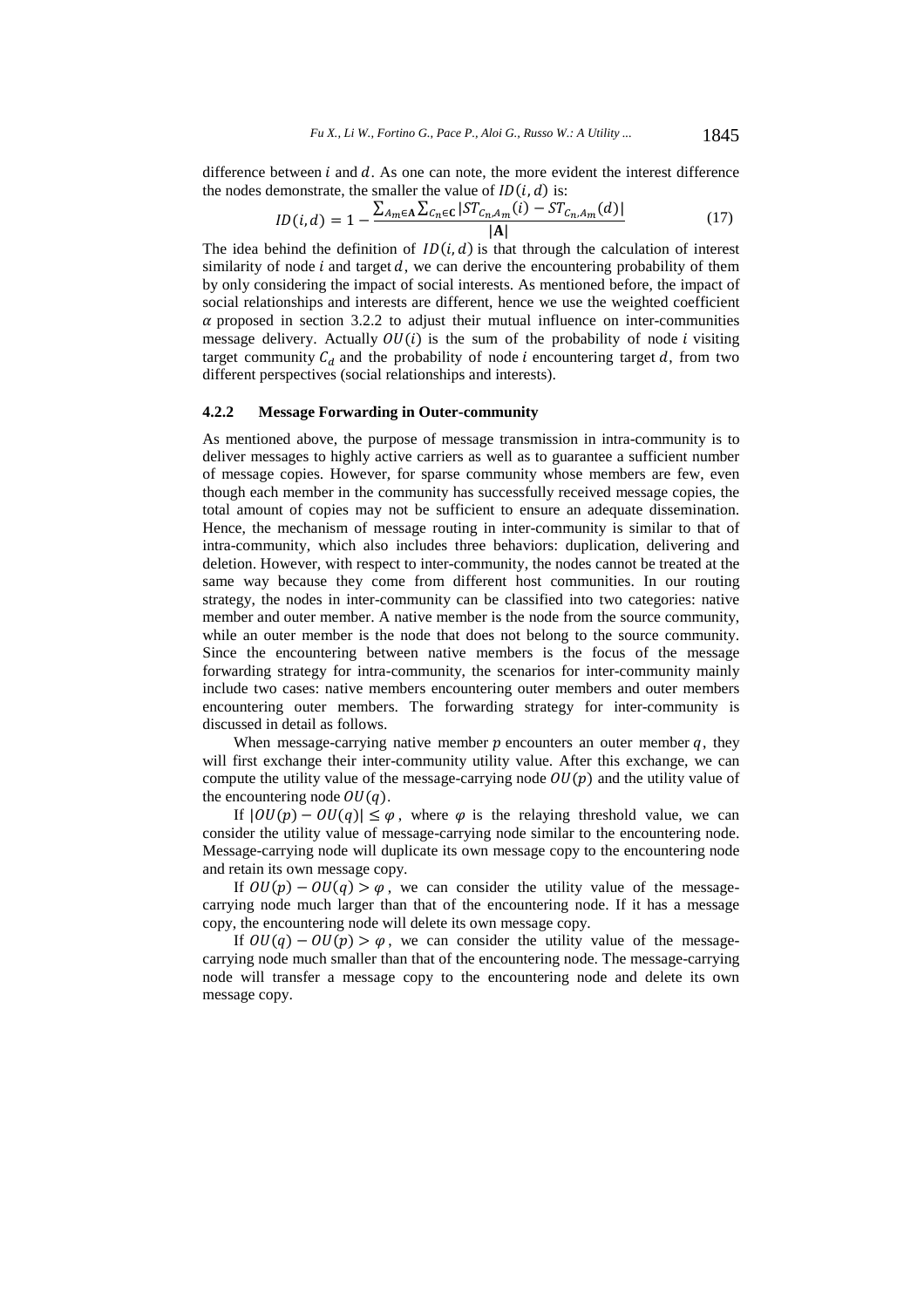When message-carrying outer member  $p$  encounters an outer member  $q$ , they will exchange their inter-utility value firstly. After the exchange, we can compute the utility value of the message-carrying node  $OU(p)$  and the utility value of the encountering node  $OU(q)$ .

If  $OU(p) > OU(q)$ , the utility value of the message-carrying node is larger than that of encountering node, the encountering node will delete its own message copy (if any).

If  $OU(p) < OU(q)$ , the utility value of message-carrying node is smaller than that of the encountering node, the message-carrying node will transfer a message copy to the encountering node and delete its own message copy.

The most evident difference between the two cases (i.e., native members vs. outer members and outer members vs. outer members) is that forwarding behavior between native members and outer members includes message duplication which is not performed when outer members encounters outer members. The goal of exploiting the message duplication process is to spread messages to the outer community space in order to enhance the success rate of message delivery and to reduce transmission delay especially in sparse networks. Since in most cases, the outer members are the overwhelming majority of the network, the message duplication carried out by the members will result in a sharp rise of message copies amount turning into an expensive occupation of network resources. Due to this reason, the operation of message copying is only constrained between native members and outer members. For message forwarding between outer members, the only purpose is to find the most cost-effective relaying path to destination. Notice that, since in our mobility model the nodes coming from the same community have highest probability to encounter each other, it is reasonable that the target node or its peers, which are from the same community, will set the utility value to the maximum value.

#### **4.3 Buffer Management**

In opportunistic networks, the storage space consumes fast due to their intrinsic delaytolerant characteristics, leading to a more urgent demand for efficient cache management respect to common networks. Thus, how to manage the cache efficiently is one of the most important and challenging issues to improve the performance of the routing algorithm. In order to control the number of the message copies circulating in the network and thus reducing the resource consumption of the network, a cache management strategy is proposed as follows:

- a) Every message will include a TTL (Time to Live) value upon creation. The TTL will decrease over time. The node will examine whether the TTL is expired (e.g. decrease to zero) or not. If TTL decreases to zero, the message will be deleted from the cache.
- b) When a new message is inserted into the buffer, it will be en-queued at the end of the buffer. When the message carrier encounters appropriate message-relaying opportunity, the message at the head of the buffer will be transmitted first. The buffer message processing is FIFO-based.
- c) When a message reaches its destination, other copies of this message should be discarded as their existence would waste precious resources in terms of buffer and energy. Therefore, the destination node will adopt an epidemic strategy with a given TTL to send a small ACK message to other nodes nearby to inform them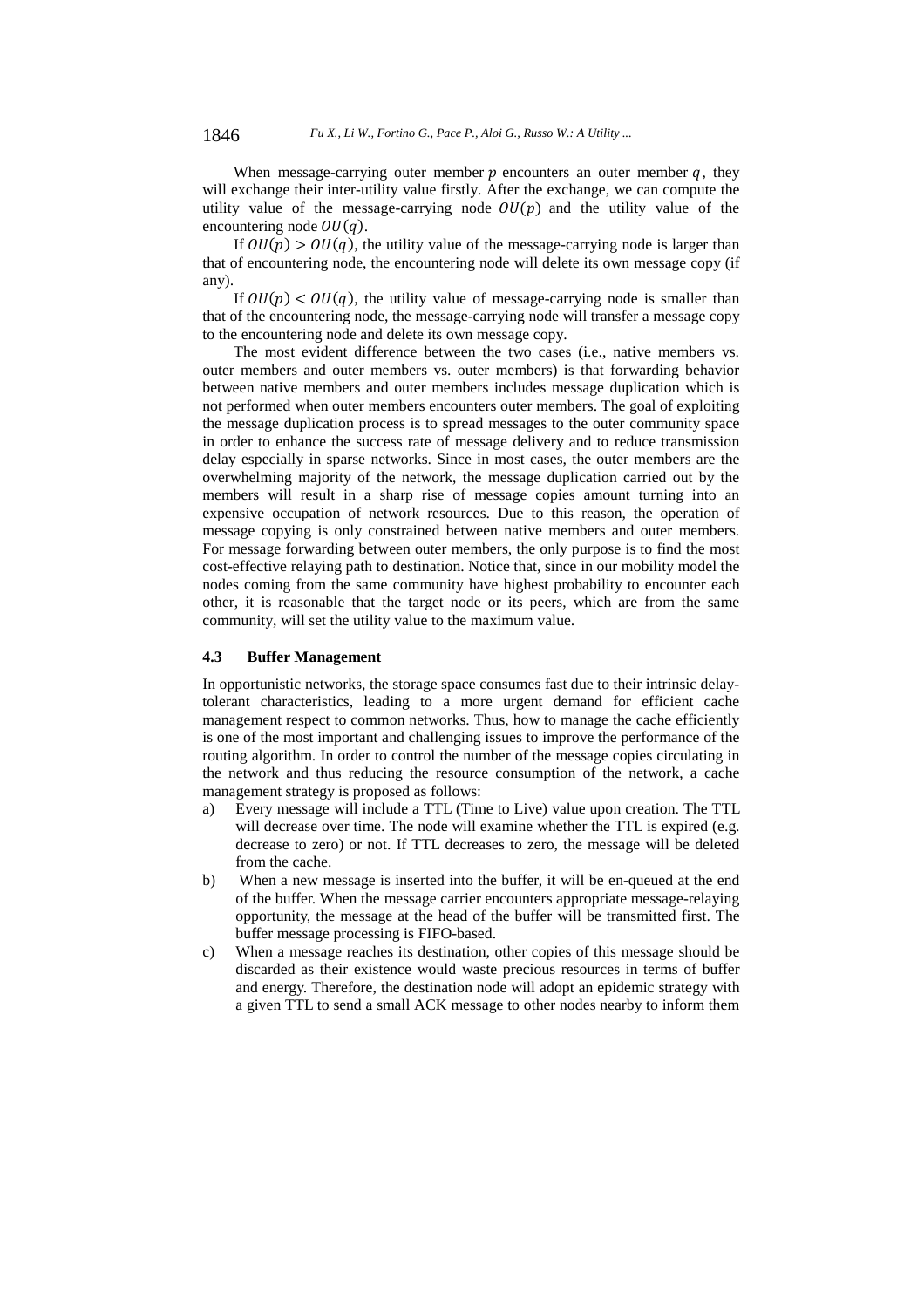of discarding the redundant copies.

# **5 Routing Evaluation**

In this section, we conduct extensive simulations using a Matlab based simulation framework to evaluate the proposed InterCom routing protocol and compare it with existing community-based routing schemes. All the simulations are based on our InterCom model.

#### **5.1 Reference Algorithms**

By looking at the literature of the last few years, it is possible to find a lot of research works on forwarding strategies for opportunistic networks; however, since our goal is to provide a cost-effective social-based routing protocol, we have chosen the following well-known and widely-diffused routing protocols (Bubble Rap, Simbet and PRoPHET) as benchmarks. To run Bubble Rap, we are required to configure three main parameters: C-Window duration, C-Window windows and K-Clique; thus, according to [Hui, 11] we set those parameters to 1000s, 5 and 5 respectively. In Simbet, we only need to configure the tuning parameter  $\alpha$  which is set to 0.5 in our simulation according to the recommendation suggested by [Daly, 07]. In [Lindgren, 03], it has been proven that PRoPHET is able to have a promising routing performance when initialized probability  $P_{init}$ , coefficient of indirect visits  $\beta$  and aging constant  $\gamma$  are set to 0.75, 0.25 and 0.98 respectively. Thus, in our evaluation we use the same simulation settings.

#### **5.2 Metrics**

We define the following metrics to evaluate the different routing protocols in opportunistic networks:

- *Delivery Ratio*: the percentage of messages delivered successfully out of the number of total messages generated. It is always considered as the most fundamental criterion to analyze the performance of a routing protocol.
- *Delivery Delay*: the duration between the message generation time and the message delivery time. Delivery delay is an important concern in routing design.
- *Overhead*: the total number of messages transmitted during the simulation across all nodes. This value could be used to estimate the energy efficiency of a routing protocol.
- *Caching time*: the average time of cache being occupied during the simulation across all nodes. Long caching time means messages last in the buffer for longer, and consequently a low caching time is desirable.

#### **5.3 Simulation Setup**

For convenience, we still use the simulation scenario proposed in section 3.2 to evaluate the performance of InterCom routing protocol. The default settings of the network and our routing protocol are listed in Table 1.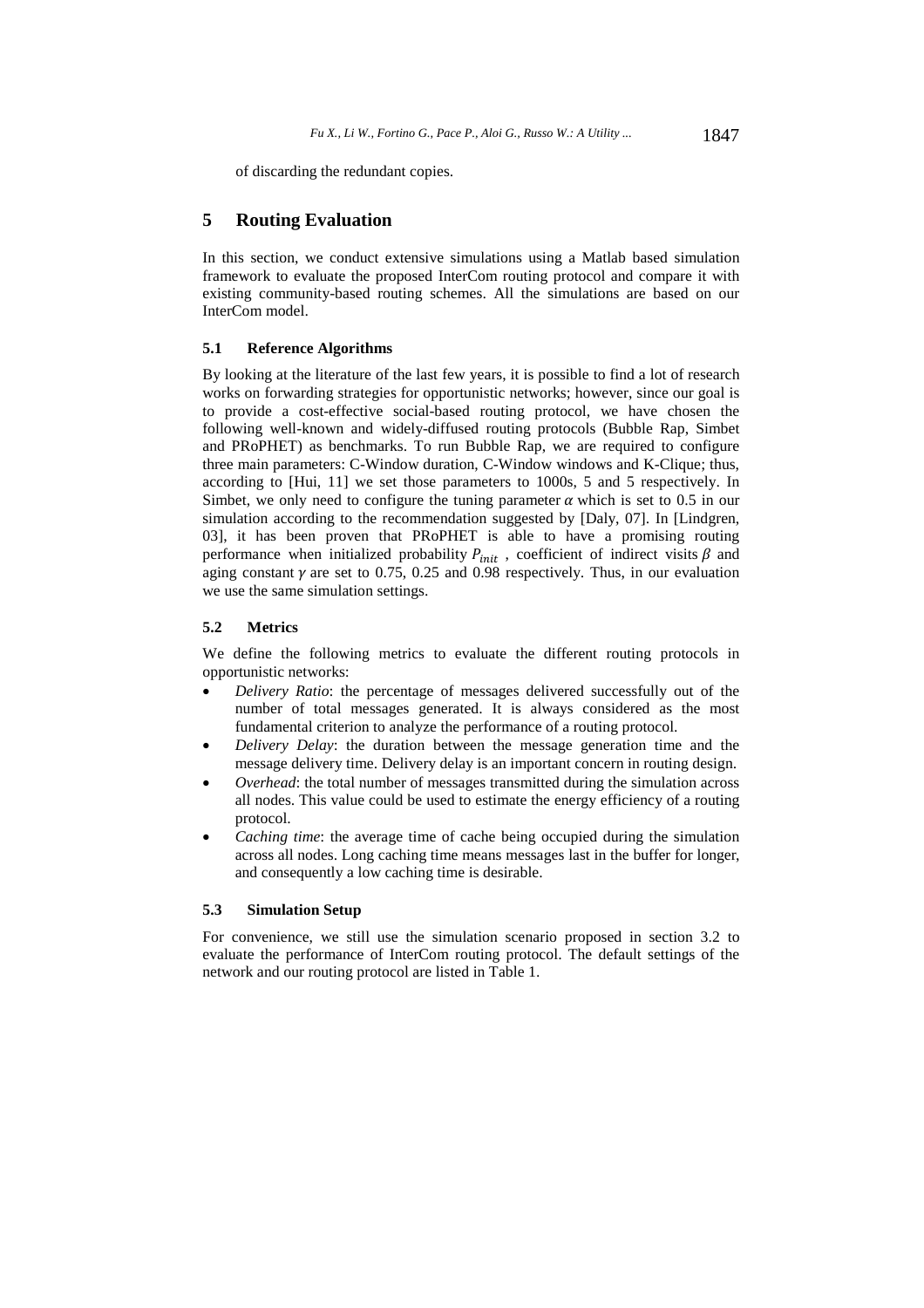| <b>Parameter</b>                  | <b>Value</b>       |
|-----------------------------------|--------------------|
| Simulation time                   | 2000s              |
| Queue model                       | <b>FIFO</b>        |
| Wireless protocol                 | IEEE 802.11g       |
| Message size                      | 128KB              |
| <b>Buffer</b> size                | 8MB                |
| Message generation rate           | $1 \text{ msg}/5s$ |
| Utility threshold value $\delta$  | 0.1                |
| Utility threshold value $\varphi$ | 01                 |

*Table 1: Simulation parameters for network model* 

#### **5.4 Simulation Results**

In this section, we present and discuss the results obtained after performing the simulations. In particular, we first evaluate the performance of the selected forwarding protocols with different numbers of nodes and, then, analyze the performances by varying the TTL.

# **5.4.1 Evaluation by varying the number of nodes**

Regarding the *Delivery Ratio*, in Figure 6(a), the performance of all four routing protocols are improved significantly by increasing the number of nodes and the delivery ratio of PRoPHET achieves more than 75% when the number of nodes exceeds 100. The performance of InterCom is only less than 10% with respect to PRoPHET, whilst Bubble Rap and Simbet performances are hardly satisfactory, i.e., lower than 50%. The highest performance of PRoPHET is due to its flooding routing scheme that injects a large amount of message copies into the network. As a consequence, we observe that the overhead and caching time of PRoPHET are much higher than the other routing protocols. Compared with the Bubble Rap and Simbet, the selection of relay nodes in InterCom is based on both the social intimacy and interests similarity with the target node. Since the movements of the nodes in the mobility model are also driven by social interests and social attraction, a higher delivery ratio of InterCom can be obtained.

Figure 6(b) shows the overhead of all the protocols; in particular, the overhead of InterCom is the lowest, equals to only one third of that of PRoPHET. In fact, in InterCom, when both nodes carrying messages encounter each other, the node with lower utility will delete its own copy after exchanging the message so being able to reduce excessive overhead caused by message copying. On the other side, we would like to remark that the very good performance of PRoPHET on the delivery ratio is actually obtained at the expense of a significant overhead.

Regarding the delivery delay shown in Figure 6(c), the performance trend of the routing protocols is quite similar to that of Figure 6(a). In particular, PRoPHET still exhibits the lowest delivery delay, which is less than InterCom, Bubble Rap and Simbet by 24%, 40% and 45% respectively. The reason is that PRoPHET duplicates more messages than the other algorithms, thus speeding up the message delivery with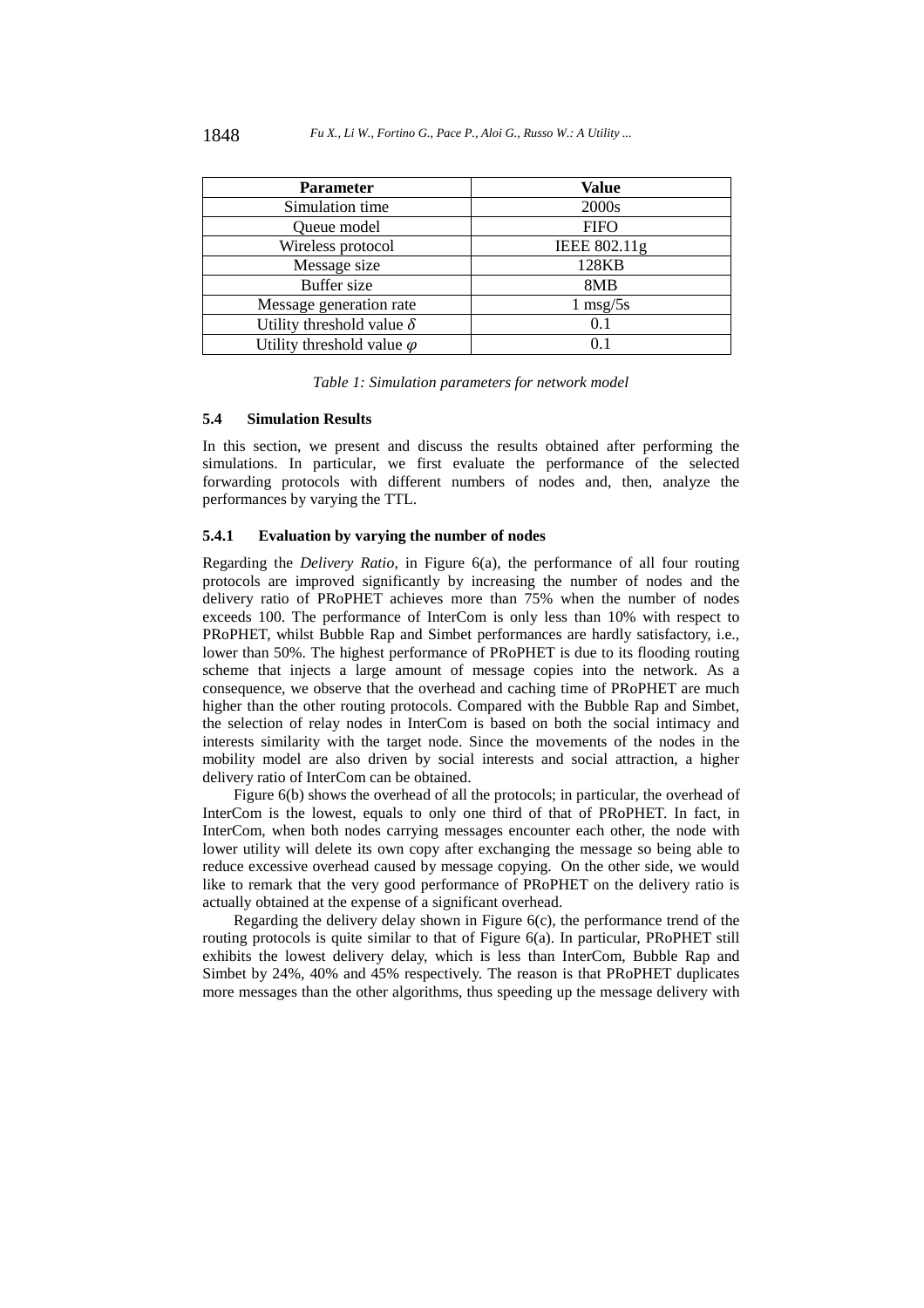respect to the other protocols. Although Simbet and Bubble Rap transmit more messages than InterCom, their latency is considerably higher than InterCom.

Finally, InterCom performs best in terms of caching time (see Figure  $6(d)$ ) while the caching time of Simbet and Bubble Rap are almost the same. Due to the excessive message copies that give rise to long occupation of buffer space, the caching time of PRoPHET is much higher than the other protocols.



*Figure 6: Routing performance with varying number of nodes* 

# **5.4.2 Evaluation by varying the TTL**

Delivery ratio, overhead, delivery delay and caching time by varying TTL are shown in Figure 7 by keeping constant the number of nodes to 50. By analyzing the delivery ratio (see Figure 7(a)), we can observe that all algorithms deliver more messages to the target node when the TTL increases. However, as the TTL becomes high the increment in the delivery ratio is reduced because the capacity of the network to forward messages becomes the performance bottleneck. PRoPHET outperforms all the other protocols with the highest delivery ratio by achieving 69% of message delivery. With respect to InterCom, although the performance difference with PRoPHET is evident for low TTLs, the performance gap tends to be small by increasing the TTL. When the TTL is set to 200, the delivery ratio of InterCom is only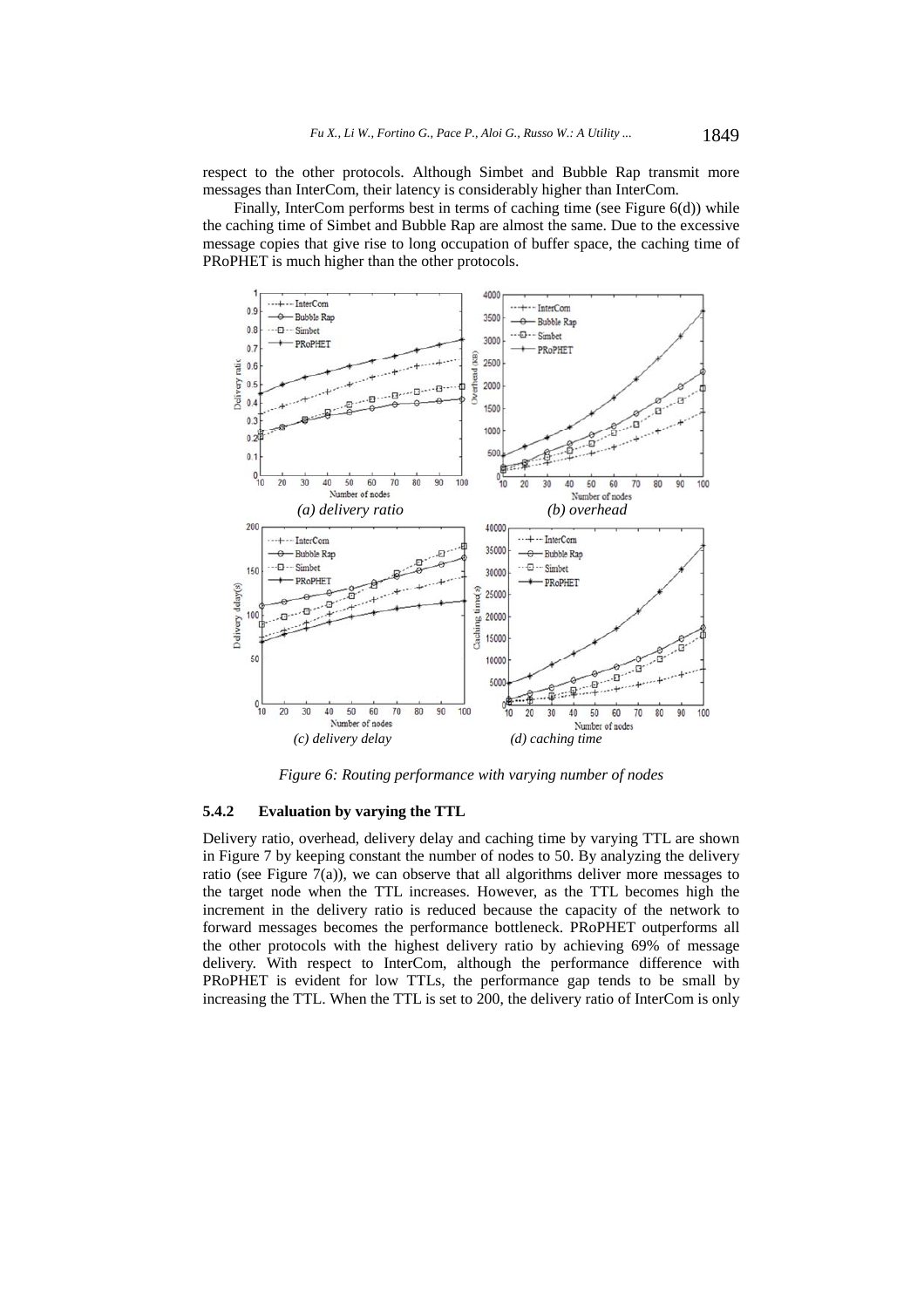8% lower than that of PRoPHET.

In terms of overhead (see Figure 7(b)), PRoPHET costs much more than the other protocols. On the contrary, InterCom shows the lowest overhead. As far as Bubble Rap and Simbet are concerned, the Simbet outperforms Bubble Rap both in terms of delivery ratio and overhead. By considering the delivery delay (see Figure 7(c)), for low TTLs (i.e., lower than 50 seconds), all protocols show similar performances. As TTL is increased, PRoPHET is able to deliver messages faster than the other protocols as it duplicates more messages than the other algorithms. As one can note from caching time shown in Figure 7(d), among all protocols Simbet performs the best as well as InterCom by choosing TTL values lower than 120seconds. By increasing the TTL values over 120 seconds, the performances of InterCom are significantly better than those of Simbet. It is worth noting that the caching time of PRoPHET is usually much higher than that of the other three routing protocols. When TTL is set to 200, the caching time of PRoPHET is almost the sum of those of the three reference algorithms.



*Figure 7: Routing performance by varying TTL* 

According to these results we can argue that InterCom performs the best from the perspective of comprehensive routing performance. Although PRoPHET has relatively better results than InterCom in terms of delivery ratio and latency, the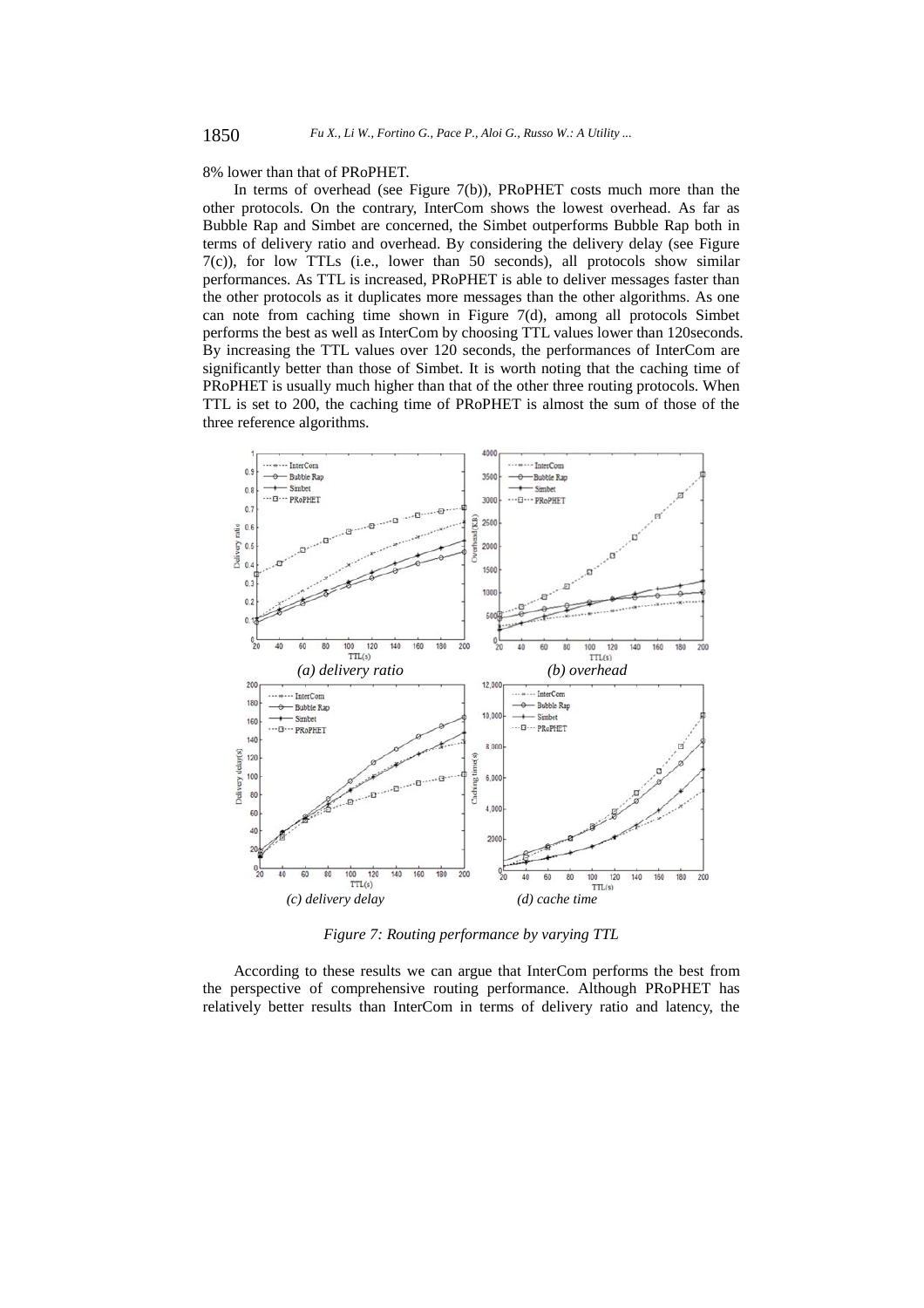advantage is obtained at the expense of overhead and caching time. In contrast, InterCom is able to forward messages with a good delivery ratio and latency while maintaining the lowest overhead and caching time. The performances of Bubble Rap and Simbet are almost always worse than those of InterCom.

# **6 Discussion and Future Works**

The main contributions of this paper consist into the design of an interest-driven social-based community mobility model coupled with a two-layer routing protocol well-suited for opportunistic networks. To the best of our knowledge, we are the first to introduce the concept of "interests" within the context of the opportunistic networks. Through comparison with existing mobility models, the proposed model is more in line with the characteristics of real human traces.

Some of the issues to address in the near future are outlined as follows:

- a) Although we have introduced the concept of "interests" into the InterCom model, the description of "interests" is still too simple. In our model, for simplicity, the interest is selected randomly from the general interest set at the beginning of a global event. But in real life, there might exist correlation between two consecutive interests. For example, people are more likely to return home to have a rest rather than go to workplace after visiting hospital. Based on this consideration, it would be necessary to define a correlation function among interests.
- b) Like most of the current research on opportunistic networks, the main objective of our study consists into the proposal of a mobility model to be applied in a neighborhood scenario by using an opportunistic routing to achieve efficient message exchange between various members and communities. Hence, in our mobility model, the community division is based on geographical information (i.e., belonging to the same community means home locations in the same grid). However, in few particular contexts (e.g. urban searching and rescuing [Aldunate, 06], [Ochoa, 13]), communities are divided according to the tasks assignment or intimacy of social relationship; therefore, our model seems to be not suitable for such scenarios and how to make it more flexible is still an interesting and challenging open issue.
- c) One interesting research line that has not been discussed herein consists into the analysis of human features (e.g. gender, age, culture, religion, etc.) impact on community behavior. In this work, we only assume that the personal interests are driven by daily needs (e.g. eating, sleeping, working, entertaining, etc.). However, besides daily needs, the community behavior of human beings is strongly affected by their personal features. For example, considering the entertainments related to the gender, females are more likely to visit the community where a big mall is located while males prefer communities where there are bars. Hence, it would be interesting to take into account, as future works, the human features that could affect the community behavioral.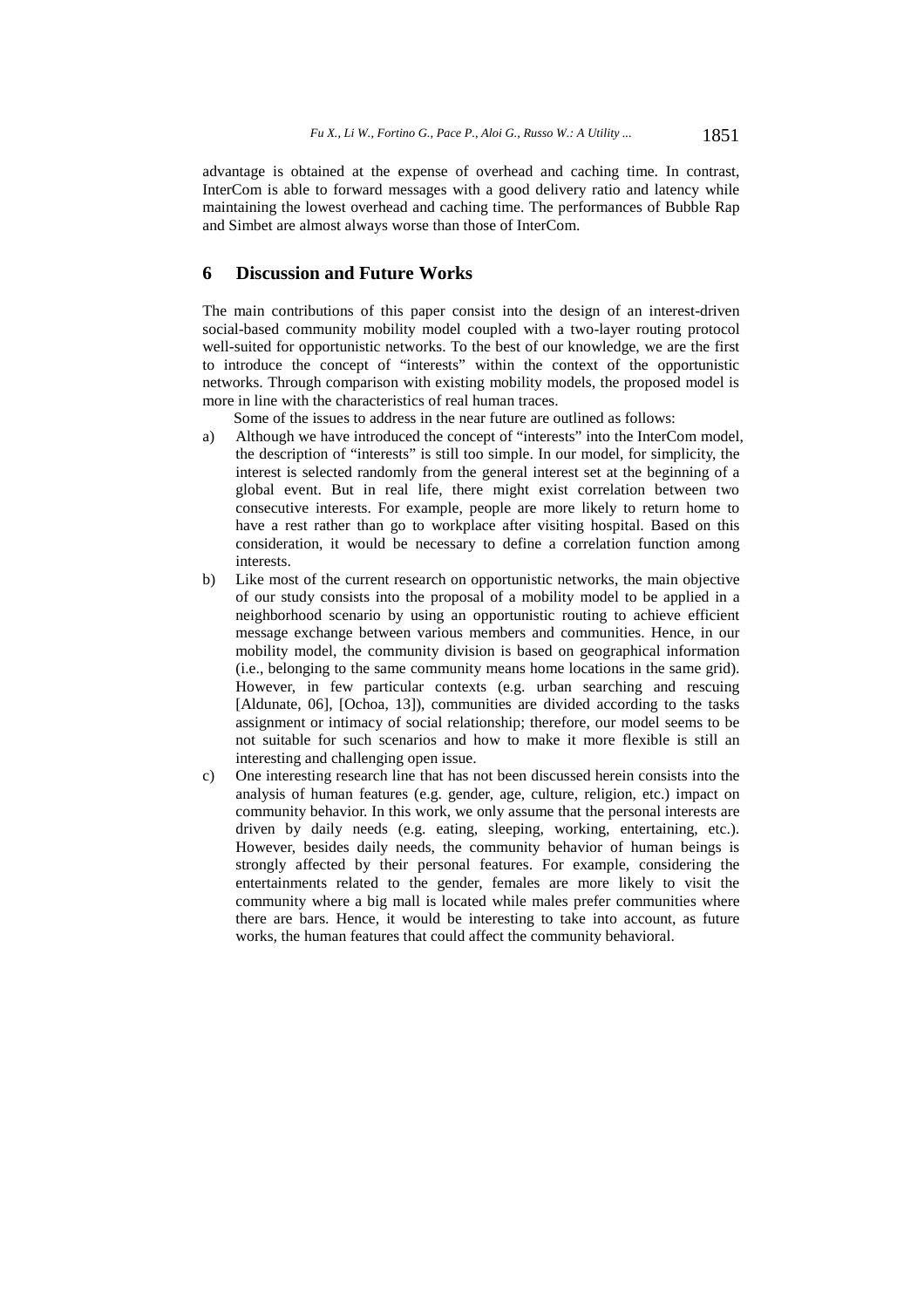### **7 Conclusions**

In this paper, we proposed the InterCom model that better takes into account the social features of human behavior pattern (i.e. interests-motivated, geographical priority and time-variance) with respect to pure community-based models. Furthermore, based on this model, we presented a two-layer routing algorithm, named InterCom routing protocol, whose intra-community and inter-community utilities are respectively determined by the activity level of the node and by the probability of contacting the target node. A performance comparison between the InterCom routing protocol and other well-known routing approaches for opportunistic networks (i.e. PRoPHET, Simbet and Bubble Rap) has been carried out in terms of delivery ratio, transmission delay, overhead and caching time. The simulation results show that, by considering interests and social information, messages can be delivered with high probability while keeping overhead and transmission delay low, so providing the best trade-off performances among the analyzed routing protocols.

#### **Acknowledgements**

This work has been financially supported by National Science & Technology R&D Program (2012BAJ05B07), International Cooperation Project funded by Hubei Province (2011BFA012) and Fundamental Research Funds for the Central Universities. Moreover, it has been partially supported in the joint bilateral Italy/China project "Smart Personal Mobility Systems for Human Disabilities in Future Smart Cities" (N. CN13MO7).

### **References**

[Ahmed, 11] Ahmed, S., Kanhere, S.S.: HUBCODE: Hub-based Forwarding Using Network Coding in Delay Tolerant Networks, Wireless Communication and Mobile Computing, 13(9), 2011, 828-846.

[Aldunate, 06] Aldunate, R., Ochoa, S.F., Pena-Mora, F., Nussbaum, M.: Robust Mobile Ad Hoc Space for Collaboration to Support Disaster Relief Efforts Involving Critical Physical Infrastructure, Journal of Computing in Civil Engineering, 20(1),July 2006, 13-27.

[Boldrini, 07] Boldrini, C., Conti, M., Passarella, A.: Users Mobility Models for Opportunistic Networks: the Role of Physical Location. In Proc. the 2007 IEEE International Conference on Wireless Rural and Emergency Communication (WRECOM'2007), 2007, 1-6.

[Costa, 08] Costa, P., Mascolo, C., Musolesi, M., Picco, G.P.: Socially-aware Routing for Publish-subscribe in Delay-tolerant Mobile Ad Hoc Networks, IEEE Journal on Selected Areas in Communication, 26(5), 2008, 748-760.

[Daly, 07] Daly, E.M., Haahr, M.: Social Network Analysis for Routing in Disconnected Delay-tolerant MANETs, In Proc. the 8th ACM International Symposium on Mobile Ad Hoc Networking and Computing, September 2007, 32-40.

[Ekman, 08] Ekman, F., Keränen, A., Karvo, J., Ott, J.: Working Day Movement Model, In Proc. 1st ACM SIGMOBILE Workshop on Mobility Models, May 2008, 33-40.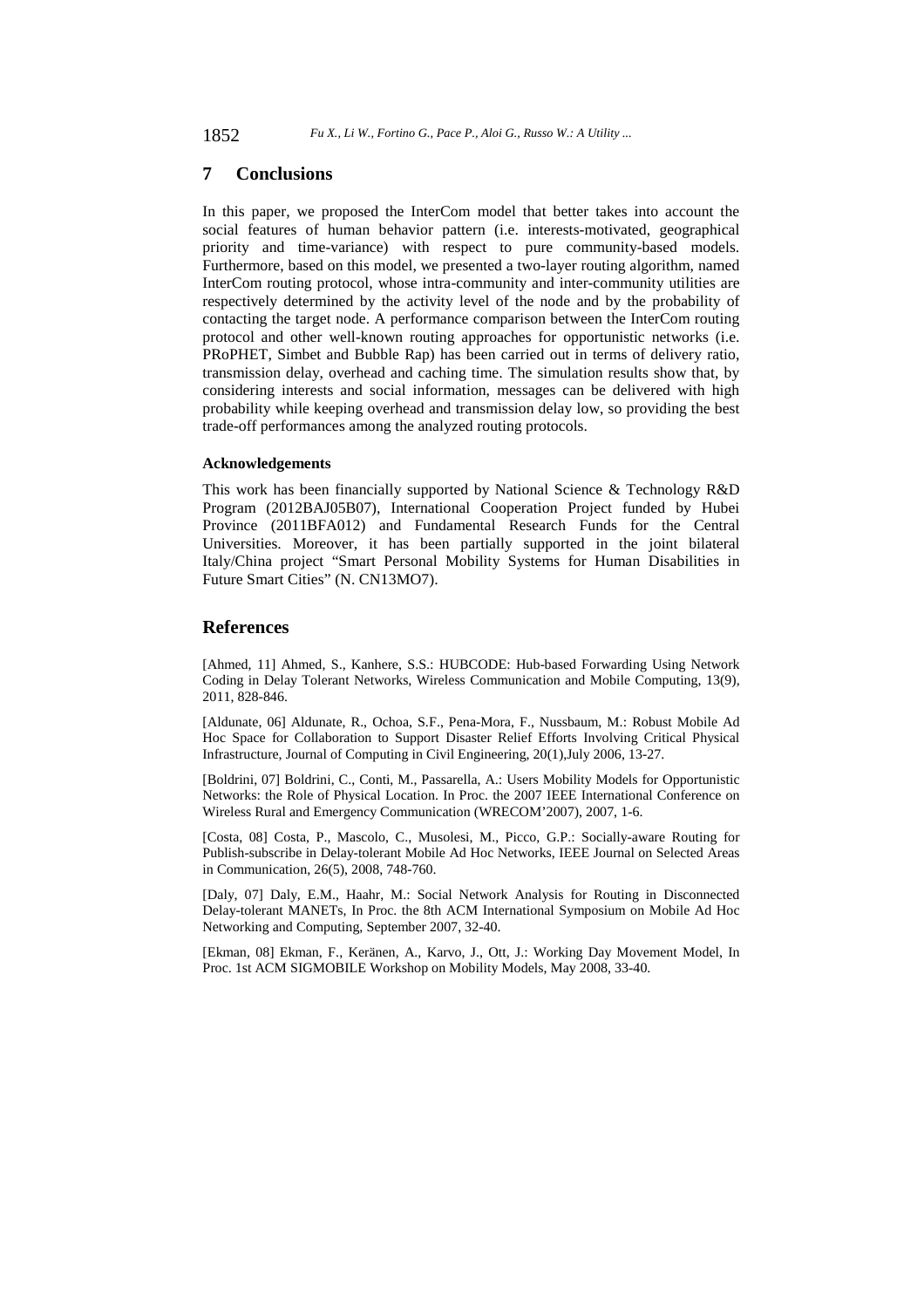[Fu, 13] Fu, X., Li, W., Fortino, G.: A Utility-oriented Routing Algorithm for Community based Opportunistic Networks, In Proc. the 17th IEEE International Conference on Computer Supported Cooperative Work in Design (CSCWD), June 2013, 675-680.

[Gowrishankar, 07] Gowrishankar, S., Basavaraju, T.G., Sarkar, S.K.: Effect of Random Mobility Models Pattern in Mobile Ad Hoc Networks, International Journal of Computer Science and Network Security, 7(6), 2007, 160-164.

[Han, 12] Han, B., Hui, P., Kumar, V.S.A., Marathe, M.V., Shao, J, Srinivasan, A.: Mobile Data Offloading Through Opportunistic Communications and Social Participation, IEEE Mobile Computing, 11(5), 2012, 821-834.

[Hsu, 07] Hsu, W., Spyropoulos, T., Psounis, K., Psounis, K., Helmy, A.: Modeling Timevariant User Mobility in Wireless Mobile Networks, In Pro. the 26th International Conference on Computer Communication (INFOCOM'2007), May 2007, 758-766.

[Hui, 07] Hui, P., Crowcroft. J.: How Small Labels Create Big Improvements. In Pro. the 5th Annual IEEE International Conference on Computing and Communication Workshops, March 2007, 65-70.

[Hui, 11] Hui, P., Crowcroft, J., Yoneki, E.: Bubble Rap: Social-based Forwarding in Delaytolerant Networks, IEEE Mobile Computing, 10(11), 2011, 1576-1589.

[Lindgren, 03] Lindgren, A., Doria, A., Schelén, O.: Probabilistic Routing in Intermittently Connected Networks, ACM SIGMOBILE Mobile Computing and Communications Review, 7(3), 2003, 19-20.

[McGuire, 05] McGuire, M.: Stationary Distribution of Random Walk Mobility Models for Wireless Ad Hoc Networks, In Proc. the 6th ACM International Symposium on Mobile Ad Hoc Networking and Computing, May 2005, 90-98.

[McNett, 05] McNett, M., Voelker, G. M.: Access and Mobility of Wireless PDA Users, ACM SIGMOBILE Mobile Computing and Communications Review, 9(2), 2005, 40-55.

[Meghanathan, 10] Meghanathan, N.: Impact of the Gauss-Markov Mobility Model on Network Connectivity, Lifetime and Hop Count of Route for Mobile Ad Hoc Networks, Journal of Network, 5(5), 2010, 509-516.

[Mashhadi, 09] Mashhadi, A.J., Ben Mokhtar, S., Capra, L.: Habit: Leveraging Human Mobility and Social Network for Efficient Content Dissemination in Delay Tolerant Networks, In Proc. the 2009 IEEE World of Wireless Mobile and Multimedia Networks & Workshops (WoWMoM), June 2009, 1-6.

[Mota, 14] Mota, V.F., Cunha, F.D., Macedo, D.F., Nogueira, J.M, Loureiro, A.F.: Protocols, Mobility Model and Tools in Opportunistic Networks: a Survey, Computer Communication, 48, 2014, 5-19.

[Musolesi, 06] Musolesi, M., Mascolo, C.: A Community based Mobility Model for Ad Hoc Network Research, In Proc. the Second ACM International Workshop on Multi-hop Ad Hoc Networks: From Theory to Reality, May 2006, 31-28.

[Ochoa, 13] Ochoa, S.F., Santos, R.: Human-centric Wireless Sensor Networks to Improve Information Availability During Urban Search and Rescue Activities, Information Fusion, in press, DOI: http://dx.doi.org/10.1016/j.inffus.2013.05.009. In press 2014.

[Rhee, 11] Rhee, I., Shin, M., Hong, S., Lee, K., Kim, S.J., Chong, S.: On the Levy-walk Nature of Human Mobility, IEEE/ACM Transactions on Networking (TON), 19(3), 2011, 630- 643.